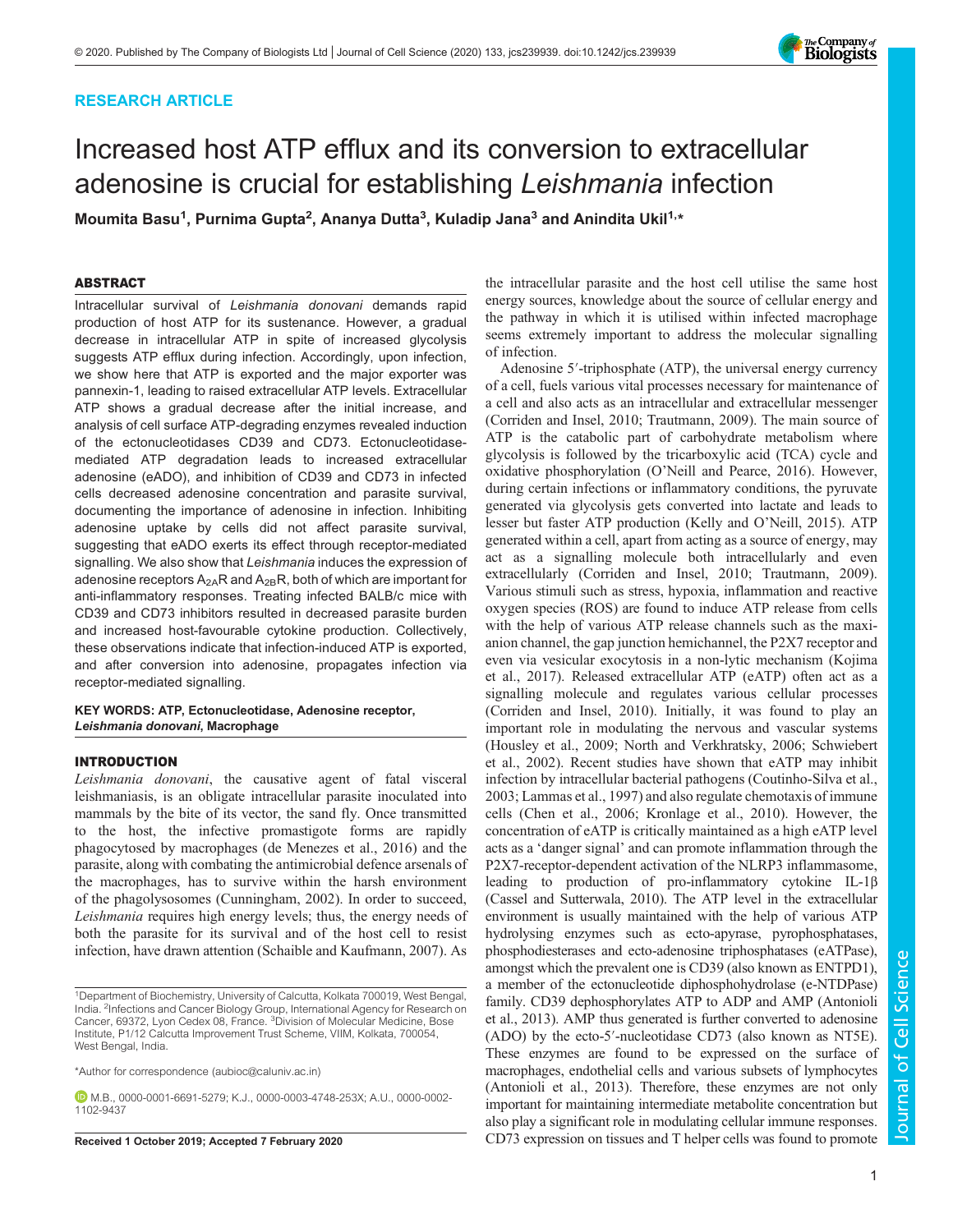colonisation and thus prolonged murine salmonellosis infection (Alam et al., 2014). Infection of dendritic cells with different species of Leishmania has also been shown to upregulate the expression and activity of CD39 and CD73 (Figueiredo et al., 2012), although the consequences have not been studied in detail.

Extracellular adenosine (eADO) generated by CD39 and CD73 is further acted upon by adenosine deaminase (ADA), which catalyses the deamination of adenosine to inosine. This is the only enzyme known to regulate the adenosine concentration, and absence of ADA has been associated with increased eADO level, leading to anti-inflammatory responses (Cronstein, 1994; Haskó and Cronstein, 2013). Adenosine is an immunomodulator generated at sites during tissue injury, inflammation and ischemia, and mainly elicits its action on cells through one of its four G-protein-coupled receptors:  $A_1$ ,  $A_{2A}$ ,  $A_{2B}$  and A3 (Fredholm et al., 2001; Olah and Stiles, 1995). Adenosine was found to inhibit superoxide production, adhesion of cells to the endothelial barrier (Bouma et al., 1996), and proliferation and expansion of T-cells through the A<sub>2A</sub> receptor (Hoskin et al., 2008; Huang et al., 1997).  $A_1R$  on the other hand, has been found to transduce pro-inflammatory signalling of adenosine (Haskó and Cronstein, 2004). Thus, the effect of adenosine on a given cell depends on the adenosine receptor subtype present and the signal it transduces.

The present study was initiated to address how the infective parasite and the infected macrophage cope with the demand for rapid requirement of ATP. Characterisation of infected host cell metabolic profiling and possible ATP efflux encouraged us to determine the fate of the extracellular ATP produced. Further investigation revealed that ATP is exported in the extracellular environment via a specific channel and gets hydrolysed to adenosine by cell surface ectonucleotidases. This not only enables the parasite to escape macrophage immune activation, but creates an anti-inflammatory cellular environment necessary for intra-macrophage survival of Leishmania through receptor-mediated signalling.

## RESULTS

## Host ATP generation during L. donovani infection

Successful survival and replication of intracellular pathogens require substantial amount of energy, i.e. ATP production. To quantify the energy status of an infected cell, we measured the intracellular ATP (iATP) concentration, which is expected to be increased following L. donovani infection. However, the iATP level showed a decreasing pattern up to 8 h post-infection in RAW macrophages (Fig. 1A). This contradictory observation led us to check the level of ATP in peritoneal macrophages, which also depicted a similar profile (Fig. 1B). Therefore, to investigate the metabolic status of RAW 264.7 macrophage cells during the early stages of L. donovani infection (0–8 h), the extracellular acidification rate (ECAR) and the mitochondrial oxygen consumption rate (OCR) were measured using live-cell extracellular flux analysis. ECAR values were found to be higher in infected cells (3.6-fold increase compared with uninfected cells at 3 h post-infection,  $P<0.001$ ) indicating higher glycolytic activity (Fig. 1C). In contrast, the OCR values at 3 h postinfection showed a significant reduction (29.5% decrease compared with uninfected control,  $P<0.01$ ), suggesting a lower mitochondrial respiration rate (Fig. 1C). A similar profile was obtained for peritoneal macrophages (Fig. 1D). Expression of the three enzymes involved in the irreversible steps of glycolysis, namely hexokinase 1 (Hk1), phosphofructokinase (Pfk) and pyruvate kinase M2 (Pkm2) also showed significant transcriptional upregulation during infection (3.3-, 4.2- and 5.1-fold, respectively, compared with uninfected control at 4 h post-infection,  $P<0.001$ ) (Fig. 1E). In order to determine whether this upregulation of glycolysis is induced by live

L. donovani, the transcript level of the enzymes was also assessed with paraformaldehyde fixed (PFA Fx) *L. donovani*, which showed almost unaltered levels of all three enzymes 4 h post-infection (Fig. 1F). Reduced mitochondrial respiration (Fig. 1C,D), led us to check whether pyruvate generated in infected macrophage cells from increased glycolysis is converted to lactate instead of entering the TCA cycle. Extracellular lactate concentration was found to be gradually increased with a maximum  $(3.5\text{-}fold \text{ increase}, P<0.001)$  at 8 h post-infection (Fig. 1G), which corroborated well with our earlier observations. However, PFA-fixed L. donovani did not show any significant change in lactate level (Fig. 1G). To find out whether this early upregulation of glycolysis has an effect on intra-macrophage survival of L. *donovani*, macrophages were pre-treated with a graded concentration of 2-deoxyglucose (2-DG), an inhibitor of glycolysis, for 4 h followed by infection with promastigotes for 24 h. Treatment with 2-DG did not affect the viability of RAW 264.7 cells but the number of intracellular parasites was found to be significantly reduced at 10 mM concentration of 2-DG (59.9% decrease compared with untreated infected cells,  $P<0.01$ ) (Fig. 1H). However, treatment of both promastigotes and axenic amastigotes with 10 mM 2-DG did not substantially affect parasite viability (Fig. S1B). Taken together, these results indicate that L. donovani infection causes a metabolic shift towards glycolysis during the initial hours of infection, which is essential for parasite survival within macrophages. However, the ATP generated via glycolysis is either utilised by the cell or effluxes to the extracellular environment.

## ATP efflux during infection promotes parasite survival

Since ATP concentration showed a decreasing pattern (Fig. 1A,B) in spite of a higher glycolytic rate in infected macrophages, to understand the fate of glycolysis generated ATP, we measured the extracellular ATP concentration of infected cells, as macrophages are capable of releasing ATP (Dosch et al., 2018). Accordingly, it was found that at 2 h post-infection, the ATP concentration was significantly higher in the cell culture supernatant in comparison to uninfected cells (2.9- and 2.6-fold increase in RAW and peritoneal macrophages, respectively, P<0.001), indicating release of intracellular ATP during infection (Fig. 2A). Pre-treatment of infected macrophages with 2-DG, reduced the eATP concentration implying that the infection-induced ATP release was glycolysis dependent (Fig. 2A). Next, to evaluate the mechanism of ATP release, infected RAW cells were pre-treated with 100 µM amounts of inhibitors of various ATP release channels  $[{}^{10}$ Panx for pannexin-1 (also known as PANX1; Pelegrin and Surprenant, 2006), carbenoxolone (CBX) for pannexin and connexion-related channels (Chekeni et al., 2010), flufenamic acid (FFA) for anion transporter (Guinamard et al., 2013) and gadolinium chloride  $(GdCl<sub>3</sub>)$  for maxianion channel (Zhao et al., 2017)], then the extracellular ATP level was measured at 2 h post-infection. Of all the inhibitors, <sup>10</sup>Panx and CBX treatment led to significant reduction of extracellular ATP level (Fig. 2B). However, the extent of inhibition was much less (36.2% decrease,  $P<0.01$ ) in case of CBX in comparison to <sup>10</sup>Panx, which showed a 56.3% decrease  $(P<0.001)$  (Fig. 2B). Higher doses of <sup>10</sup>Panx and CBX did not lead to any further significant decrease in the eATP concentration, as revealed by a dose titration experiment (Fig. 2C). Maximum significant inhibition was obtained at a dose of 100  $\mu$ M for both <sup>10</sup>Panx and CBX (Fig. 2C), which agreed with the administered dose used in our inhibition study (Fig. 2B). Since inhibition of <sup>10</sup>Panx exerted maximum effect on ATP release, we next assessed the expression of pannexin-1 in infected macrophages at both the mRNA and protein level. Expression of pannexin-1 was found to be significantly higher in both cases (4.3- and 6.0-fold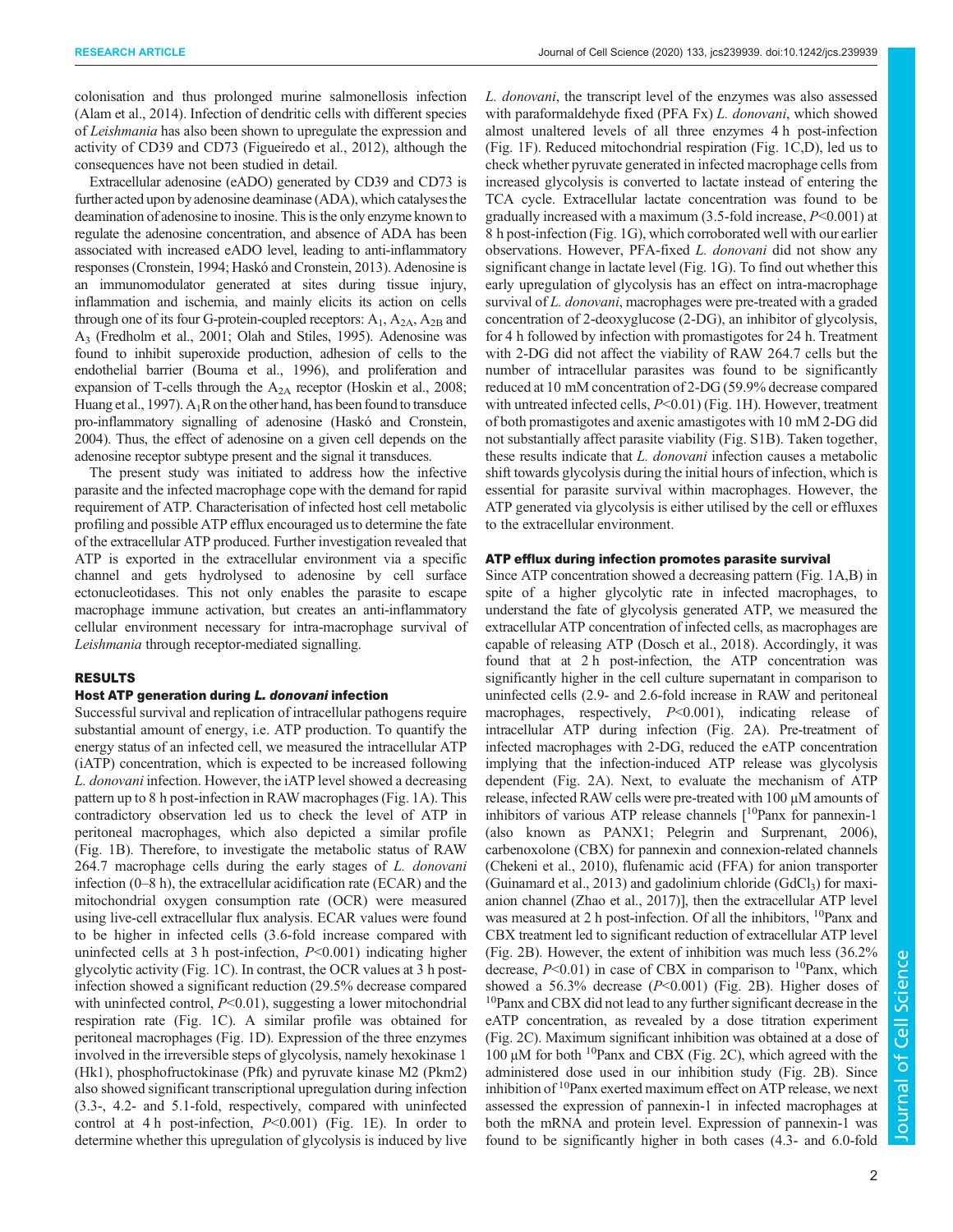

Fig. 1. ATP production during Leishmania donovani infection. (A,B) Macrophages were infected with L. donovani promastigotes (L.d.) for the indicated time points (0–8 h) and intracellular ATP (iATP) level was estimated using a luminescent kit for the control and infected samples of RAW 264.7 (A) and peritoneal macrophages (PM<sub>®</sub>) (B). (C,D) RAW 264.7 cells (8×10<sup>4</sup>) (C) and peritoneal macrophages (2×10<sup>5</sup>) (D) were infected with *L. donovani* promastigotes with a parasite/macrophage ratio of 10:1 for 1 and 3 h. At both time points, ECAR (mpH/min/μg protein) and OCR (pmol/min/μg protein) were measured in real time under basal conditions. (E) mRNA level expressions of hexokinase 1 (Hk1), phosphofructokinase (Pfk) and pyruvate kinase M2 (Pkm2) were assessed in L. donovani-infected RAW cells for the indicated time points using β-actin as an endogenous control by RT-PCR. (F) RAW cells were infected with live or paraformaldehyde-fixed (PFA Fx) L. donovani promastigotes for 4 h and expression of Hk1, Pfk and Pkm2 were assessed at mRNA level. (G) Extracellular lactate concentration in the cell culture supernatant of RAW cells following L. donovani infection for varying time periods was measured by colorimetric assay. (H) RAW cells were infected with L. donovani alone or in the presence of increasing concentrations of 2-deoxyglucose (2-DG; 0.1, 1, 10 and 20 mM). Percentage cell viability was measured by MTT assay at 4 h and number of intracellular parasites per 100 macrophages was measured by DAPI staining at 24 h post-infection. Bands were quantified by densitometry and are shown as bar graphs. Results are representative of three independent experiments and error bars are expressed as mean±s.d. n=3; ns, not significant, \*\*P<0.01, \*\*\*P<0.001 (Student's t-test).

induction for mRNA and protein level at 2 h post-infection, respectively, compared with uninfected control,  $P<0.001$ ) up to 6 h post-infection (Fig. 2D,E). Inhibition of export of ATP from infected macrophages using <sup>10</sup>Panx further led to a significant reduction in the number of intracellular parasites (56.9% decrease over infected control, P<0.001) (Fig. 2F). Infected cells when supplemented with 100 µM ATP showed a marked reversal in the inhibition of intracellular parasite count even upon treatment with  $^{10}$ Panx (1.6fold increase over infected cells pre-treated with  $^{10}$ Panx,  $P<0.01$ ) (Fig. 2F) thereby suggesting the relevance of ATP export during infection. The cell viability of the promastigotes and axenic amastigotes in the presence of  $100 \mu M$  <sup>10</sup>Panx was found to be almost unaltered (Fig. S1B). These observations suggest that the ATP generated by the increased rate of glycolysis during L. donovani infection gets exported outside cell, mostly through pannexin-1, and this export seems to be beneficial for intracellular parasite survival.

## Role of macrophage ectonucleotidases in the hydrolysis of eATP

Excess eATP is also detrimental for cell viability as it may lead to inflammatory signals and even to apoptosis (Cauwels et al., 2014). Therefore, the time kinetics of eATP level was investigated in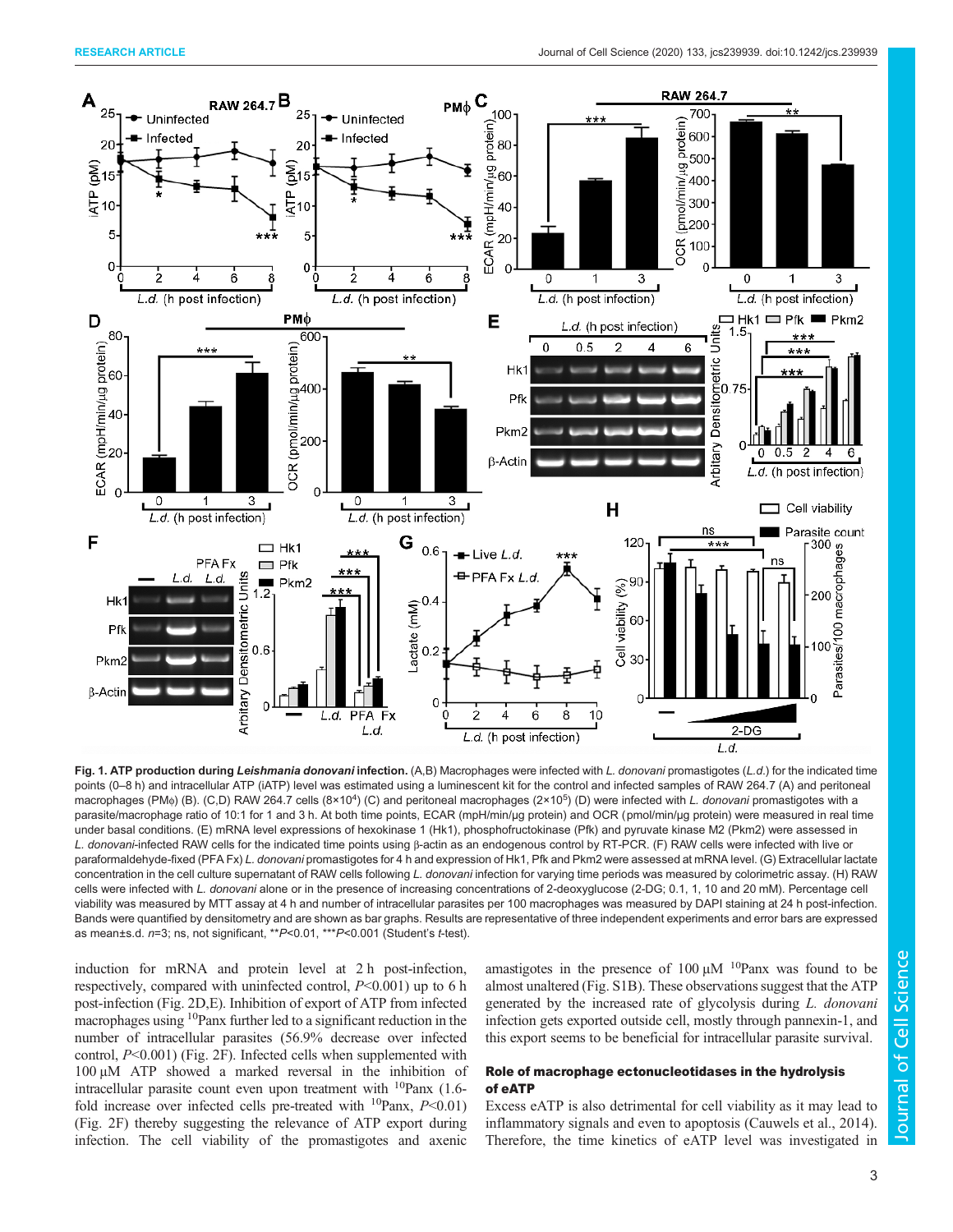![](_page_3_Figure_2.jpeg)

Fig. 2. ATP efflux during infection promotes parasite survival. (A) Extracellular ATP (eATP) concentration in the cell culture supernatant was quantified in both RAW and PM<sub>®</sub> cells infected with L. donovani promastigotes (L.d.) for 2 h and pre-treated or not with 10 mM 2-DG for 4 h. (B) eATP concentration was measured in the cell culture supernatant of 2-h-infected RAW cells which were pre-incubated for 30 min with 100 µM each of <sup>10</sup>Panx or carbenoxolone (CBX) or flufenamic acid (FFA) or gadolinium chloride (GdCl3). (C) eATP was measured in the culture supernatant of 2-h-infected RAW cells, pre-incubated for 30 min with increasing concentrations of <sup>10</sup>Panx (50, 100 and 200 μM) or carbenoxolone (CBX; 10, 50 and 100 μM). (D,E) RAW cells were infected with L. donovani promastigotes for the indicated time periods (0–6 h) and the expression of pannexin-1 was measured at the mRNA level by RT-PCR (D) and at protein level by immunoblotting (E). (F) Macrophages were infected with L. donovani promastigotes for 24 h in the presence of <sup>10</sup>Panx (100 µM) or both ATP (100 µM) and <sup>10</sup>Panx (100 µM) and the number of parasites per 100 macrophages were analysed by DAPI staining. Bands were quantified by densitometry and are shown as bar graphs. Results are representative of three independent experiments, and error bars are expressed as mean±s.d. n=3; ns, not significant, \*\*P<0.01, \*\*\*P<0.001 (Student's t-test).

infected peritoneal macrophages during the early hours of infection (Fig. 3A). The eATP level started decreasing from 2 h post-infection and was markedly reduced at 8 h post-infection when infected with live promastigotes (Fig. 3A). Unlike live Leishmania, PFAfixed L. donovani significantly increased the extracellular ATP concentration even during the later stages of infection (6 and 8 h) (Fig. 3A). In order to counter the detrimental effect of eATP, cells normally utilise various ATP hydrolysing enzymes to control the levels of ATP (Antonioli et al., 2013). We therefore evaluated expression of the main ATP hydrolysing enzymes of macrophage cells: CD39, CD73 and adenosine deaminase (ADA). Time kinetics revealed increased expression of CD39 and CD73 in both RAW and peritoneal macrophages as observed up to 24 h post infection (2.8 and 3.9-fold in RAW and 2.6- and 3.8-fold in peritoneal macrophages, respectively, compared with uninfected control at 6 h post-infection, P<0.001) (Fig. 3B,C). However, expression of ADA was found to be very low throughout the time course in both cell types (Fig. 3B,C). The expression kinetics of macrophageassociated ectonucleotidases were also assessed following infection

with PFA-fixed *L. donovani*, which showed almost undetectable expression of all the three enzymes CD39, CD73 and ADA (Fig. 3D). Increased expression of CD39 and CD73 prompted us to evaluate their ectonucleotidase activity. To this end, infected peritoneal macrophages were incubated in the presence of ATP (to evaluate CD39 activity) or AMP (to evaluate CD73 activity) and the ectonucleotidase activity was assessed by measuring inorganic phosphate (P<sub>i</sub>) release (Fig. 3E,F). A time-dependent increase in hydrolysis was found for both ATP and AMP, and pre-treatment of cells with specific inhibitors of CD39 (POM-1) and CD73 (APCP) reversed this hydrolysis, thereby documenting specific involvement of CD39 and CD73 in hydrolysing extracellular ATP. Low expression of ADA indicated that extracellular adenosine produced during nucleotide hydrolysis might not be processed further and extracellular adenosine level indeed showed an increasing pattern with maximum level 8 h post infection (3.4 fold increase in comparison to uninfected cells,  $P<0.001$ ) (Fig. 3G). On the other hand, infection with PFA-fixed L. donovani failed to increase the eADO level as opposed to infection with live parasites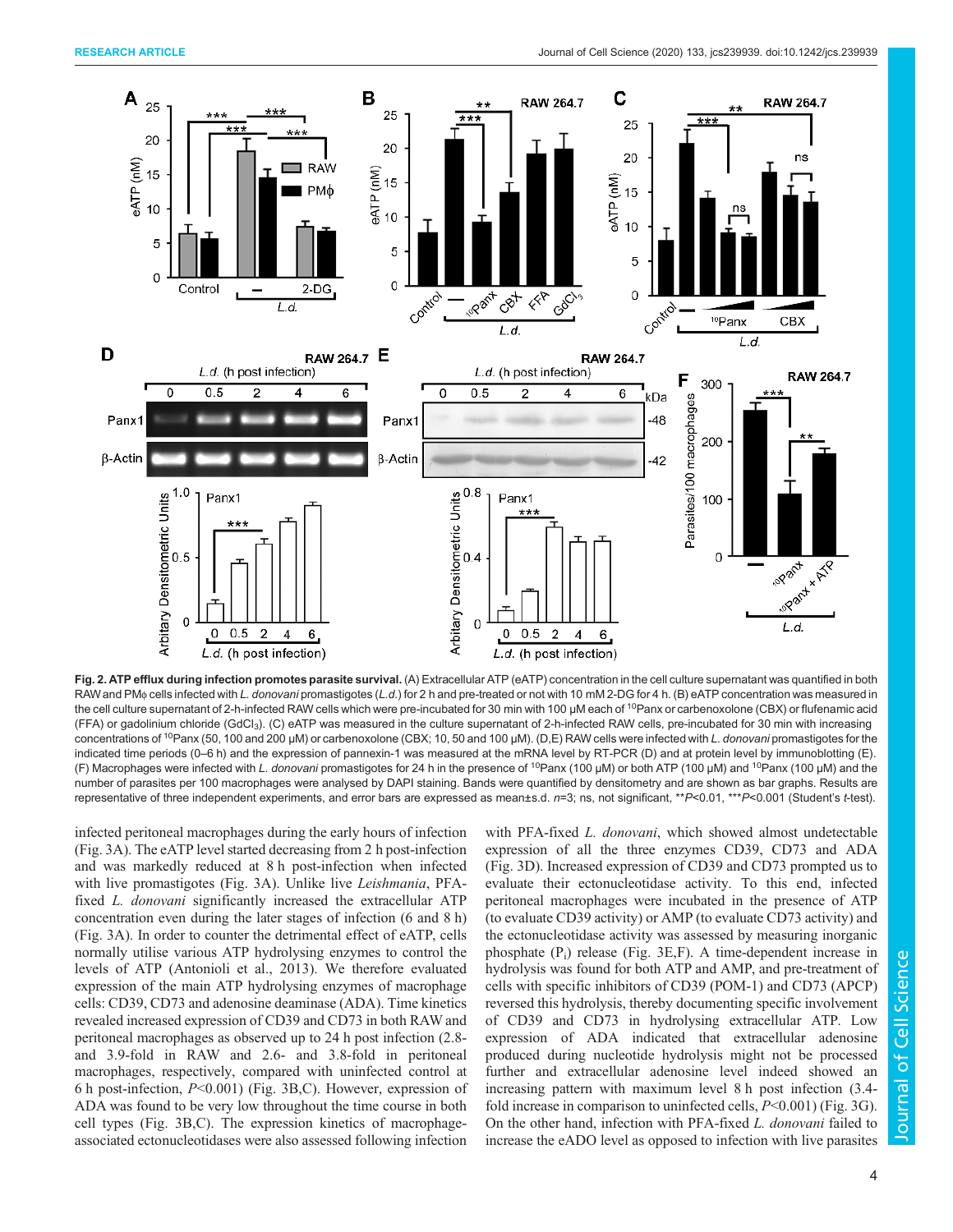![](_page_4_Figure_2.jpeg)

Fig. 3. See next page for legend.

(Fig. 3G), thereby suggesting specific contribution of live parasites in converting host ATP to eADO. In order to determine whether generated adenosine aids in parasite survival, infected macrophages were pre-incubated with increasing concentrations of POM-1 and APCP. It was found that there was a significant decrease in the number of intracellular parasites upon treatment with either POM-1

(100  $\mu$ M) or APCP (100  $\mu$ M) (54.5% and 58.6% reduction, respectively, compared with infected control,  $P<0.001$ ) (Fig. 3H). However, neither POM-1 nor APCP had any effect on the viability of the macrophages or promastigotes or axenic amastigotes at the above concentrations (Fig. S1A,B). Infected cells were also treated with POM-1 and APCP in the presence or absence of adenosine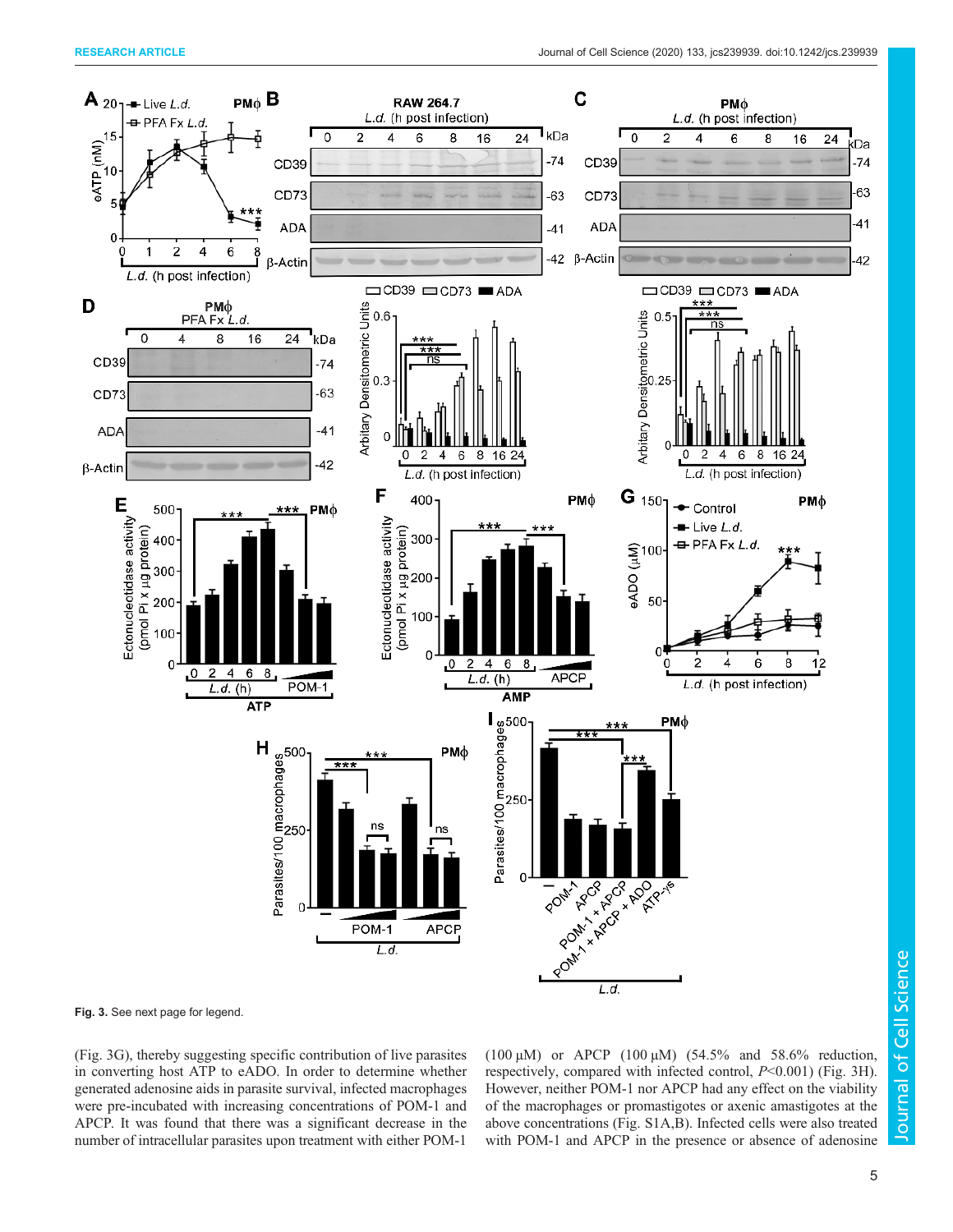Fig. 3. Role of macrophage ectonucleotidases in the hydrolysis of ATP. (A) Peritoneal macrophages (PMφ) were infected with live or PFA-fixed L. donovani promastigotes for the indicated time periods and the eATP concentration in the culture supernatant was measured. (B,C) Cells were infected with live L. donovani promastigotes for indicated time periods (0–24 h) and the protein level expression of CD39, CD73 and ADA measured by immunoblotting in RAW (B) and PMφ (C) cells. (D) Peritoneal macrophages were infected with PFA-fixed L. donovani promastigotes for the indicated time periods and the protein level expression of CD39, CD73 and ADA measured by immunoblotting. β-actin was used as an endogenous control. (E) PM<sub>φ</sub> were infected with L. donovani promastigotes alone or in the presence of increasing concentrations of POM-1 (50, 100 and 200 μM). Ectonucleotidase activity was then measured for CD39 by the amount of  $P_i$ released using ATP as substrate. (F) PMφ were infected with L. donovani promastigotes alone or in the presence of increasing concentrations of APCP (50, 100 and 200 μM). Ectonucleotidase activity was then measured for CD73 using AMP as substrate. (G) PMφ were infected with live or PFA-fixed L. donovani for the indicated time periods and extracellular adenosine concentration (eADO) was measured in culture supernatant. (H) PMφ were infected with L. donovani for 24 h in the presence of increasing concentrations of POM-1 (50, 100 and 200 μM) or APCP (50, 100 and 200 μM) and the number of parasites per 100 macrophages were analysed by DAPI staining. (I) Number of parasites per 100 macrophages were measured in 24-h-infected PMφ in the presence of POM-1 (100 μM) and APCP (100 μM) alone or in combination or POM-1+APCP+ADO (100 μM) or ATP-γs (100 μM). Bands were quantified by densitometry and are shown as bar graphs. Results are representative of three independent experiments and error bars are expressed as mean±s.d. n=3; ns, not significant, \*\*P<0.01, \*\*\*P<0.001 (Student's t-test).

(ADO) or a non-hydrolysable ATP analogue (ATP-γs) (Fig. 3I). The extent of inhibition in the presence of POM-1 and APCP in combination was found to be 62.4%, which is not a very significant change in comparison to pre-treatment with either POM-1 or APCP alone. Treatment of cells with ATP-γs (100 μM) also resulted in marked reduction in the number of intracellular parasites (39.5% reduction compared with infected control,  $P<0.001$ ) (Fig. 3I). However, the decrease in intracellular parasite count in POM-1- and APCP-treated cells was found to be markedly reversed upon treatment with adenosine (100 μM) (2.2-fold increase in comparison to parasite count in POM-1- and APCP-treated cells,  $P<0.001$ ) (Fig. 3I). All these observations suggest that extracellular ATP generated during infection is degraded by the cell surface ectonucleotidases to produce adenosine to propagate infection.

## Extracellular adenosine exerts its effect via  $A_{2A}$  and  $A_{2B}$ receptors

The fact that increased extracellular adenosine concentration facilitated parasite survival prompted us to determine its role on infection. Adenosine generated by the action of ectonucleotidases may either be taken up by the host cell through nucleoside transporters (Khan et al., 2007) or may exert its effect through signalling via specific cell surface receptors (Haskó and Cronstein, 2004). However, pre-treatment of cells with various concentrations of the adenosine uptake blocker dipyridamole (Di) did not have any effect on the intracellular parasite count (Fig. 4A) suggesting thereby that adenosine exerts its effect via specific adenosine receptor-mediated signalling. Adenosine primarily acts through one of the subtypes of four G-protein-coupled receptors  $A_1$ ,  $A_{2A}$ ,  $A_{2B}$ and A<sup>3</sup> to establish an anti-inflammatory environment (Fredholm et al., 2001; Olah and Stiles, 1995). Infection increased expression of both  $A_{2A}$  receptor  $(A_{2A}R)$  and  $A_{2B}$  receptor  $(A_{2B}R)$  (2.2- and 3.0fold, respectively, compared with control,  $P<0.001$ ), whereas almost undetectable expression was obtained for  $A_1R$  and  $A_3R$ (Fig. 4B). Time kinetics studies further showed persistence of enhanced expression of  $A_{2A}R$  and  $A_{2B}R$  at both the mRNA and protein level (2.9- and 3.4-fold, respectively, at 8 h post-infection

in comparison to uninfected cells at mRNA level and 2.9- and 4.5-fold, respectively, at protein level, P<0.001) (Fig. 4C,D). The observation was further verified by fluorescence microscopy using Texas Red-conjugated anti- $A_{2A}R$  antibody and FITC labelled anti- $A_{2B}R$  antibody, which showed significantly enhanced expression of both  $A_{2A}R$  and  $A_{2B}R$  (Fig. 4E). Next, to determine the role of adenosine receptor-mediated signalling, infected macrophages were pre-treated with specific inhibitors of  $A_{2A}R$  and  $A_{2B}R$ , ZM 241385 and MRS 1754, respectively, and parasite survival was determined by measuring intracellular parasite count. Individual treatment with either ZM 241385 (1 μM) (Kreckler et al., 2006) or MRS 1754 (1 μM) (Kreckler et al., 2006) led to moderate decrease in intracellular parasite count (48.1% and 54.2%, respectively, compared with the control,  $P<0.001$ ) (Fig. 4F). However, a marked reduction in intracellular parasite count was obtained when both the inhibitors were used in combination (61.5% reduction compared with control infected,  $P<0.001$ ) suggesting synergistic inhibition (Fig. 4F). None of the inhibitors showed any significant effect on macrophage or parasite survival in promastigote or axenic amastigote culture (Fig. S1A,B). Furthermore, this inhibition was obtained despite the presence of adequate concentration of adenosine in extracellular environment (Fig. 4F, inset) confirming that adenosine-mediated effects were exerted by specific receptors. To investigate whether inhibitor treatment modulates the expression profile of  $A_{2A}R$  and  $A_{2B}R$ , control and infected macrophages were pre-treated with either ZM 241385 or MRS 1754, and expression of  $A_{2A}R$  and  $A_{2B}R$  was determined by western blot analysis. The expression profile of both receptors remained unaltered upon treatment with specific inhibitors (Fig. 4G), confirming that inhibitors modulate only the receptor-mediated signalling, not their expression level. Since adenosine is an endogenous regulator of inflammation (Haskó and Cronstein, 2013), we investigated whether this upregulated expression of  $A_{2A}R$  and  $A_{2B}R$  following infection had any role in modulation of cytokine profile, by measuring levels of cytokines and chemokines in infected cells pre-treated with ZM 241385 and MRS 1754. LPS-induced production of IL-12 and TNF- $\alpha$ , which was significantly decreased in L. *donovani*-infected cells, was found to be increased upon treatment with  $ZM241385$  (1  $\mu$ M) (4.1- and 3.0-fold increase for TNF- $\alpha$  and IL-12, respectively, compared with infected cells,  $P<0.001$  and  $P<0.01$ , respectively) (Fig. 4H). However, pre-treatment with the  $A_{2B}R$ -specific antagonist MRS1754 (1 μM) did not affect pro-inflammatory cytokine production (Fig. 4H). On the other hand, the infection-induced increased IL-10 and TGF-β production was found to be reduced by treatment with MRS 1754 (71.8% and 44.1% reduction in comparison to infected cells,  $P<0.001$ ) and did not show any significant change when infected cells were pre-treated with ZM 241385 (Fig. 4I). Pre-treatment of infected cells with adenosine (100 µM) marginally increased the levels of IL-10 and TGF-β (Fig. 4I). Like cytokines, inflammatory chemokines CCL3 and CCL5 production were also upregulated over infected control on a very small scale upon treatment with ZM (Fig. 4J). However, MRS1754 did not seem to have any effect on either CCL3 or CCL5 modulation. All these observations suggest that extracellular adenosine produced during infection exerts its effect via the receptors  $A_{2A}R$  and  $A_{2B}R$  and maintains an intracellular anti-inflammatory milieu necessary for parasite survival.

## Effect of the ectonucleotidase inhibitors POM-1 and APCP on infection in BALB/c mice

To evaluate the importance of extracellular ATP degradation on parasite survival in visceral leishmaniasis, L. donovani-infected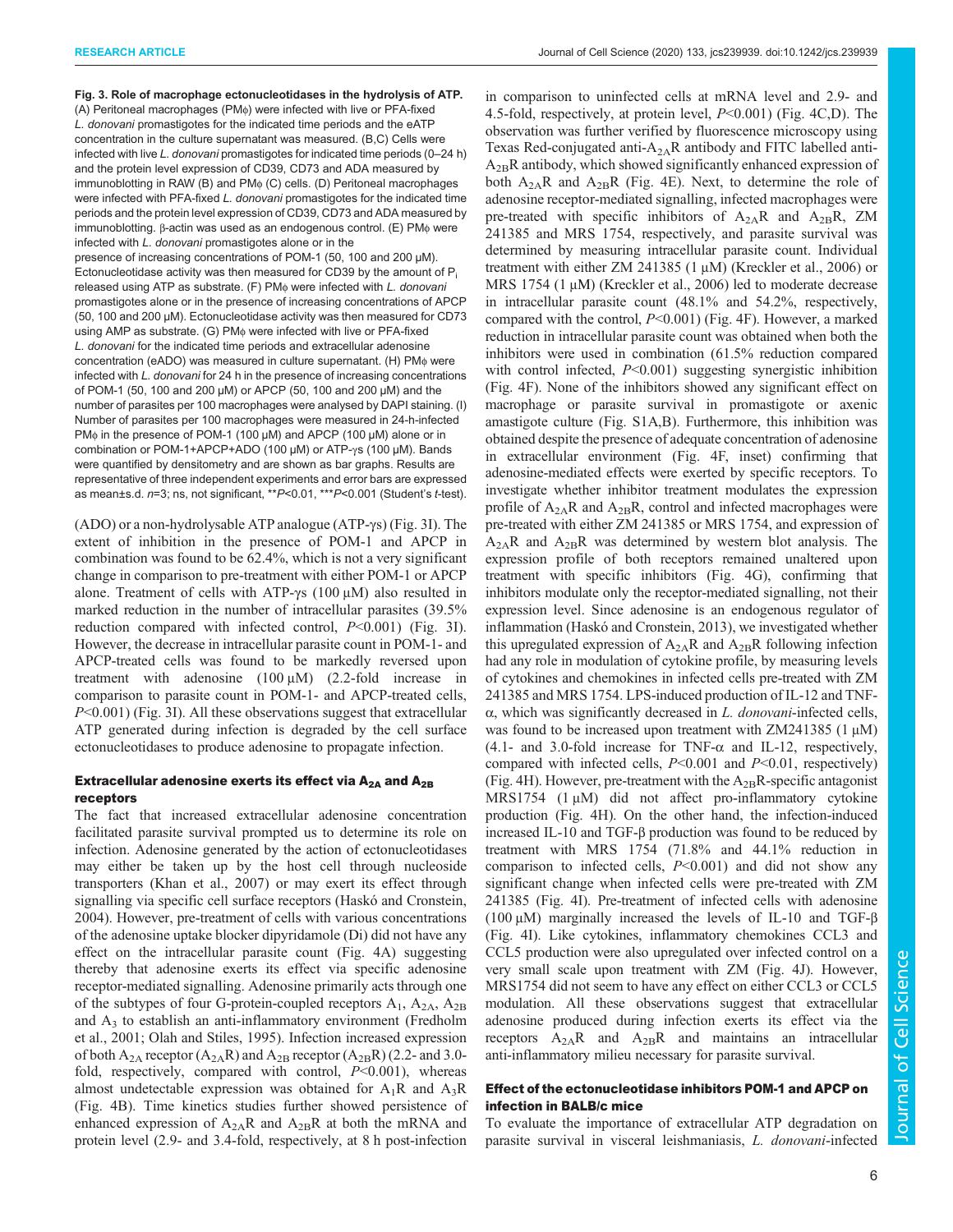![](_page_6_Figure_2.jpeg)

Fig. 4. Extracellular adenosine exerts effect via A<sub>2A</sub>R and A<sub>2B</sub>R. (A) Number of parasites per 100 cells was measured by DAPI staining in 24-h-infected PM<sub>®</sub> in the presence of increasing concentrations of dipyridamole (5, 10 and 20 µM). (B) mRNA level expression of the adenosine receptors  $A_1R$ ,  $A_{2A}R$ ,  $A_{2B}R$  and  $A_3R$ was assessed by RT-PCR in uninfected and 8-h L. donovani-infected RAW cells. (C,D) RAW cells were infected with L. donovani promastigotes (L.d.) for the indicated time periods (0–24 h) and the expression of  $A_{2A}R$  and  $A_{2B}R$  were measured at the mRNA level by RT-PCR (C) and at protein level by immunoblotting (D). (E) RAW cells were infected with promastigotes for 8 h and then stained with anti-A<sub>2A</sub>R and anti-A<sub>2B</sub>R monoclonal antibodies followed by Texas Redconjugated anti-A<sub>2A</sub>R secondary antibody and FITC-conjugated anti-A<sub>2B</sub>R secondary antibody. Nuclei were stained with DAPI and the cells were analysed under a confocal microscope. The intensity of staining for both antibodies were measured in each cell using ImageJ software and expressed as mean fluorescence intensity. (F) PMφ were pre-treated either with ZM241385 (1 μM) or MRS1754 (1 μM) or in combination for 30 min followed by infection with L. donovani for 24 h. The number of parasites per 100 macrophages were evaluated by DAPI staining. (G) Infected RAW 264.7 cells were pre-treated either with ZM241385 or MRS1754 and the expression of A<sub>2A</sub>R and A<sub>2B</sub>R were measured at protein level by immunoblotting. (H,I,J) Macrophages were treated with either LPS (100 ng/ml) or ZM241385 (1 μM) or MRS1754 (1 μM) or both ZM241385 and MRS1754 for 30 min followed by infection with L. donovani for 24 h. Culture supernatants were assayed for TNF-α and IL-12 (H) and IL-10 and TGF-β (I) and CCL-3 and CCL-5 (J) using ELISA. Bands were quantified by densitometry and are shown as bar graphs. Results are representative of three independent experiments and error bars are expressed as mean±s.d. n=3; ns, not significant, \*\*P<0.01, \*\*\*P<0.001 (Student's t-test).

mice were administered intra-peritoneally (i.p.) with either the CD39-specific inhibitor POM-1 or the CD73-specific inhibitor APCP. Dose-titration experiments were carried out to assess the efficacy of the inhibitors with a dose range of 2.5–20 mg/kg body weight/day given up to 4 weeks at 3 day intervals starting at 11 days post-infection. The infection was allowed to proceed for 4 weeks, after which the animals were sacrificed, and the anti-leishmanial potency was assessed in terms of parasite burden in liver and spleen. During the experimental period, all the animals remained healthy. Maximum suppression of organ parasite burden was obtained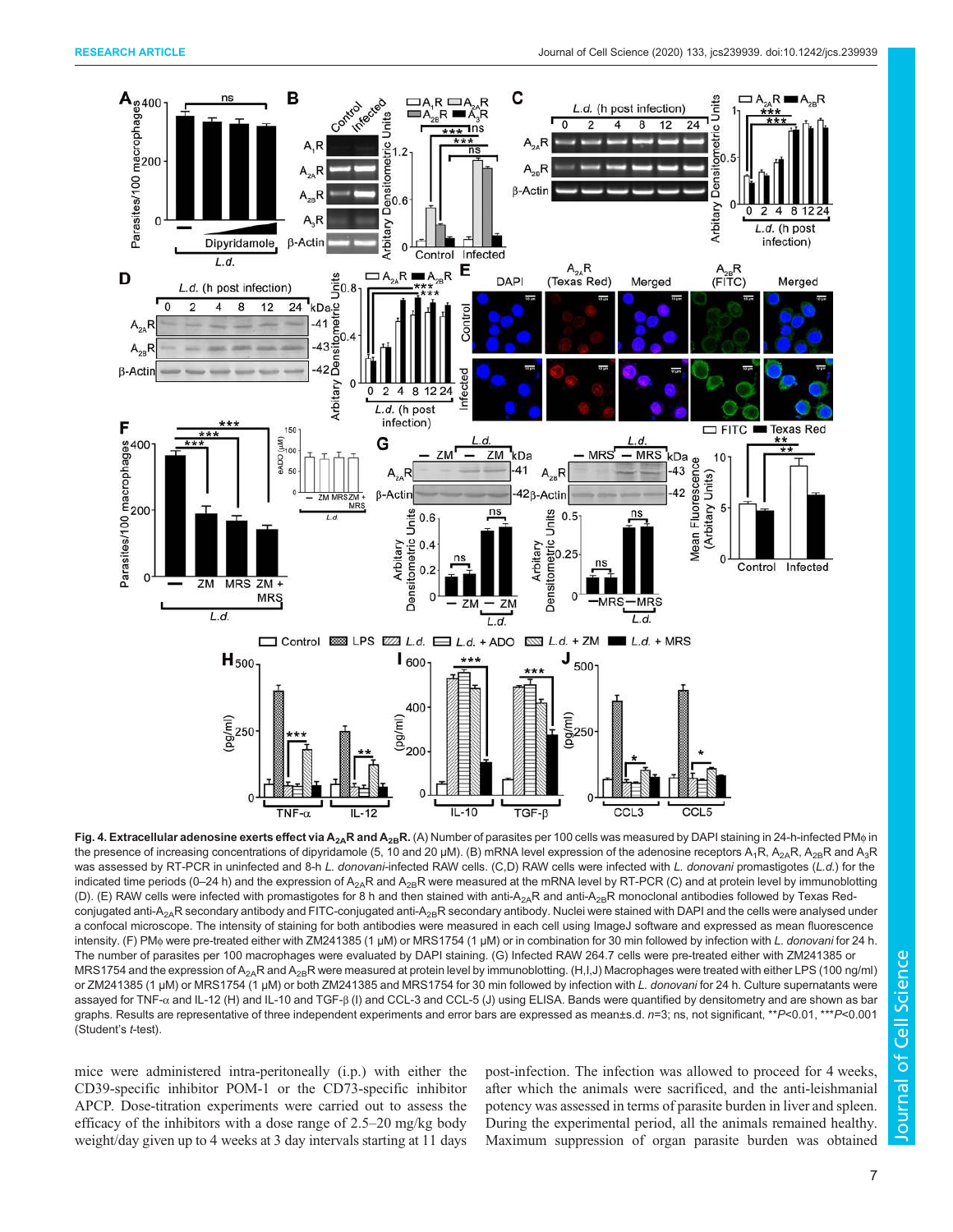![](_page_7_Figure_2.jpeg)

Fig. 5. Effect of POM-1 and APCP on infection in mice. (A,B) Various doses of POM-1 and APCP ranging from 2.5 to 20 mg/kg body weight/day were given i.p. up to 4 weeks at every 3 days interval starting at 11 days post-infection. The parasite burdens were then determined at 4 weeks post-infection in liver (A) and spleen (B) for both the inhibitors. (C) The course of visceral infection was followed in BALB/c mice that had received i.p. injections of POM-1 (10 mg/kg body weight/day) and APCP (10 mg/kg body weight/day) for 4 weeks. (D,E) Parasite burden expressed as LDU in liver (D) and spleen (E). (F) Representative microscopic images of H&E-stained liver sections of infected (4 week) and POM-1- and APCP-treated BALB/c mice. Original magnification ×40. (G) Total number of hepatic granulomas (immature and mature) in the H&E-stained liver sections of infected (4 week) and infected+POM-1- or APCP-treated BALB/c mice were determined in 50 consecutive microscopic fields. (H–J) Splenocytes were isolated from control, infected and infected plus POM-1 (10 mg/kg body weight/day) or APCP (10 mg/kg body weight/day)-treated mice at 4 weeks post-infection. Splenocyte cell lysates were subjected to measurement of protein level expression of CD39 and CD73 by immunoblotting (H), and the levels of TNF-α, IL-12 and IFN-γ (I) and IL-10, TGF-β and IL-4 (J) by ELISA. In a set of splenocytes isolated from inhibitor-treated mice, the cells were treated with adenosine (100 µM) for measurement of the cytokines (I,J). Bands were quantified by densitometry and are shown as bar graphs. Results are representative of three independent experiments and error bars are expressed as mean±s.d.  $n=5$ ; ns, not significant, \*\*P<0.01,  $***P<0.001$  (Student's t-test).

at a dose of 10 mg/kg/day (Fig. 5A,B). Next, to find out the effectiveness of POM-1 and APCP on the progression of visceral leishmaniasis, infected BALB/c mice were injected with POM-1 and APCP at a dose of 10 mg/kg body weight/day up to 4 weeks at 3 day intervals after 11 days of infection (Fig. 5C) and the liver and spleen parasite burden (LDU) was determined. In both POM-1- and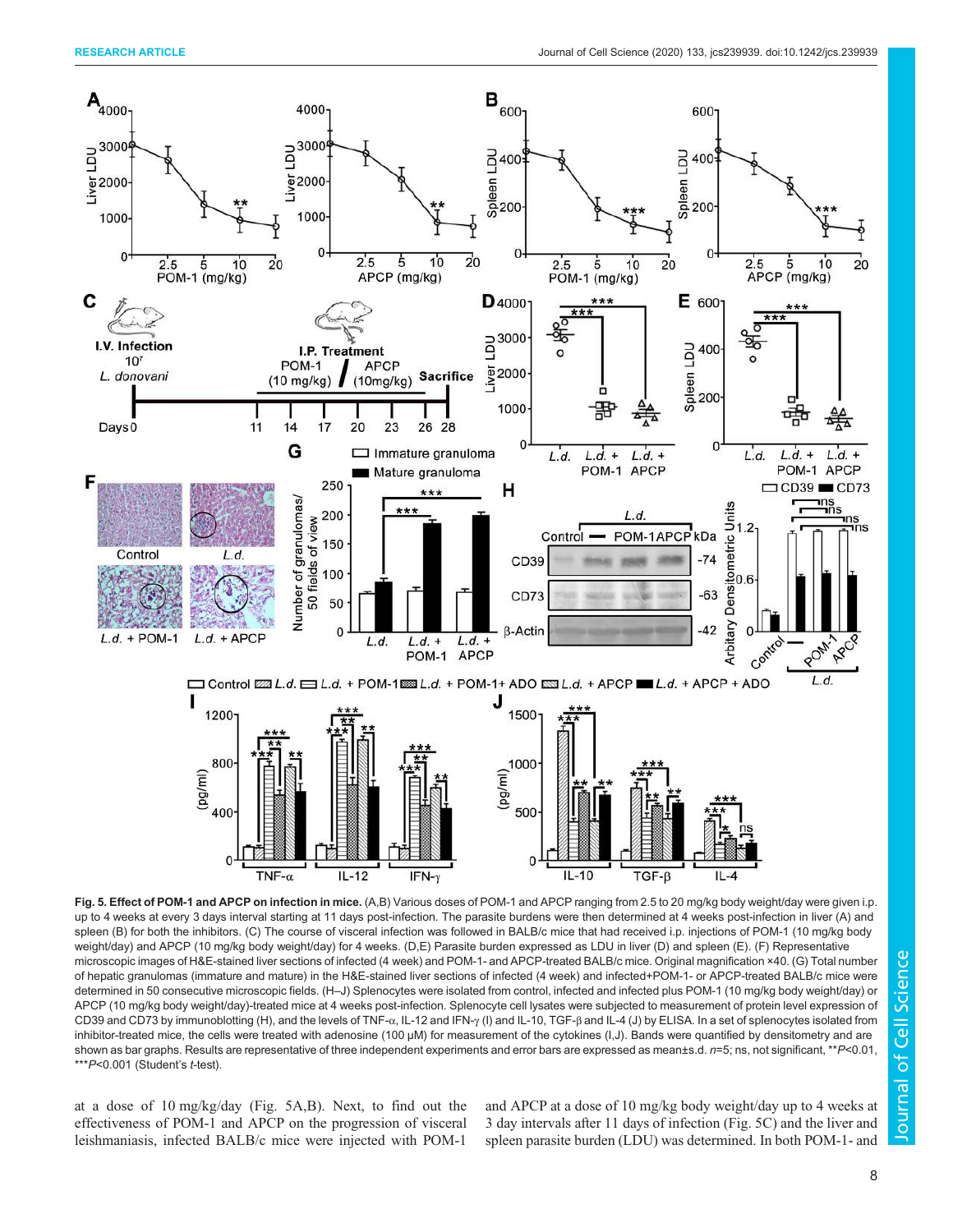APCP-treated mice, the parasite burden was found to be markedly lowered (65.1% and 71.4% in liver and 68.6% and 74.8%, respectively, in spleen at 4 weeks post-infection compared with infected control,  $P<0.001$ ) (Fig. 5D,E). Haematoxylin and Eosin (H&E) staining of sections of liver from both POM-1- and APCPtreated infected mice at 4 weeks post-infection revealed welldefined zones of granuloma formation, a hallmark of macrophage infiltration, compared with untreated infected mice (Fig. 5F). Although POM-1 or APCP treatment did not cause any visible health issues, the tissue architecture was found to be a little disarrayed even when administered without infection (Fig. S1C). The number of hepatic mature granulomas was found to be significantly increased in sections from both POM-1- and APCPtreated infected mice at 4 weeks post-infection in comparison to untreated infected mice (Fig. 5G). The protein expression of CD39 and CD73 was also determined in splenocytes isolated from control, infected and POM-1 and APCP administered mice after 4 weeks of infection (Fig. 5H). Although expression of CD39 and CD73 was significantly increased in splenocytes of infected mice at 4 weeks, treatment with the inhibitors did not show any change in the expression of CD39 and CD73. This is not surprising as POM-1 and APCP inhibit the ectonucleotidase activity rather than the expression level of CD39 and CD73. The levels of proinflammatory cytokines TNF- $\alpha$  and IL-12 were next analysed in the supernatant of splenocytes isolated from control, infected and POM-1- and APCP-treated infected mice at 4 weeks post-infection. In the case of POM-1 and APCP treatment, a marked increase in the level of TNF-α and IL-12 was observed at 4 weeks post-infection compared with infected controls (774.6±39.8 pg/ml TNF-α and 974.4±22.9 pg/ml IL-12 for POM-1 and 769.4±22.1 pg/ml TNF- $\alpha$  and 990.4 $\pm$ 30.9 pg/ml IL-12 for APCP compared with 102.6±21 pg/ml TNF-α and 101.4±24.8 pg/ml IL-12 for infected control, respectively, P<0.001) (Fig. 5I). In contrast, both POM-1 and APCP treatment led to marked decrease in the level of IL-10 and TGF-β evaluated at 4 weeks post-infection (403.2±35.3 pg/ml IL-10 and 439.1±52.1 pg/ml TGF-β for POM-1 and 408.4±22.8 pg/ml IL-10 and 434.4±50.7 pg/ml TGF-β for APCP compared with 1333.2±48.2 pg/ml IL-10 and 748.2±56.8 pg/ml TGF-β for infected control, respectively, P<0.001) (Fig. 5J). Apart from regulating pro- and anti-inflammatory cytokines, POM-1 and APCP significantly modulated the Th1 cytokine IFN-γ and the Th2 cytokine IL-4. Both POM-1- and APCP-treated infected mice showed increased levels of IFN- $\gamma$  (679.3 $\pm$ 20.0 pg/ml for POM-1 and 597.7±27.5 pg/ml for APCP compared with 99.7±24.3 pg/ml for infected control,  $P<0.001$ ) at 4 weeks post infection (Fig. 5I). Regarding IL-4, a decrease in concentration was observed in inhibitor-treated infected mice (167.0±25.9 pg/ml for POM-1 and 128.3±30.5 pg/ml for APCP compared with 406.7±27.1 pg/ml for infected control, P<0.001) (Fig. 5J). While measuring the cytokines in splenocytes isolated from infected inhibitor-treated mice, in one set of experiments, adenosine was added in the culture medium. The presence of adenosine partially reversed the inhibitory effect of POM-1 and APCP on cytokine production, thereby suggesting the importance of adenosine-receptor mediated signalling in infection (Fig. 5I,J). All these results validate our in vitro observations and further suggest the potential of CD39 and CD73 as chemotherapeutic targets in visceral leishmaniasis.

## **DISCUSSION**

Immediately upon entry inside the macrophages, Leishmania not only has to fight against the antimicrobial defence system of the host, but also has to adjust to the harsh environment inside phagolysosomes (Cunningham, 2002; Liu and Uzonna, 2012). This process calls for a rapid supply of energy, i.e. ATP, within the infected host cell. The present study was performed to delineate the source and fate of ATP of infected macrophages; which apart from being an energy currency, may also act as an important intracellular and extracellular signalling molecule (Corriden and Insel, 2010; Trautmann, 2009). In the study, we documented that upon L. donovani infection, there is a diminishing pattern of intracellular ATP during early hours of infection even though there was an increased rate of host cell glycolysis (Warburg effect) suggesting that there is an upregulated ATP concentration in infected cells. It was found that the parasite effluxes excess ATP to the extracellular environment via ion exporter pannexin-1. An increase in extracellular ATP may lead to inflammasome-mediated host cell immune activation (Cassel and Sutterwala, 2010) and to escape this, the parasite activates the host macrophage's ATP-degrading enzymes CD39 and CD73 for converting extracellular ATP (eATP) to adenosine. Extracellular adenosine signals through adenosine receptors  $A_{2A}R$  and  $A_{2B}R$  and provides an anti-inflammatory milieu essential for parasite survival (Fig. 6). To our knowledge, this is the first comprehensive report to demonstrate that ATP produced through altered host cell metabolism not only serves as an energy provider, but it also leads to generation of extracellular adenosine as an immune signalling molecule to facilitate infection (Fig. 6).

ATP is the primary energy currency of a cell, and according to our hypothesis, the iATP level of infected macrophages should increase. However, quantification of the iATP level significantly declined over time and this compelled us to evaluate the source of ATP, i.e. the metabolic status of Leishmania-infected macrophages during early infection. Contradictory to the iATP level, infection resulted in a heightened rate of glycolysis followed by lactate production. Intracellular pathogens are at times known to exploit host metabolic resources for their own benefit (Abu Kwaik and Bumann, 2013). Alteration of carbohydrate metabolism, the major ATP-generating pathway of the cell has also been reported (Bravo-Santano et al., 2018; Czyz et al., 2017). Pyruvate produced via glycolysis usually enters into the TCA cycle, but under certain circumstances gets converted into lactate. Although this is energetically less efficient compared with oxidative phosphorylation, it provides energy at a much faster rate. Intracellular infection by various pathogens like Plasmodium berghei, Mycobacterium tuberculosis and Toxoplasma gondii were also found to induce glycolysis and favour the intracellular persistence of the parasites (Li et al., 2008; Nelson et al., 2008; Shi et al., 2015). Metabolic profiling data of dengue virus-infected human cells have also shown that upregulation of glycolysis favours virus replication (Fontaine et al., 2015). Transcriptomic analysis of L. major-infected BMDM cells and extracellular flux analysis of L. infantum-infected cells have also shown an early upregulation of glycolysis following infection (Moreira et al., 2015; Rabhi et al., 2012).

However, the significant decrease in iATP level despite a higher glycolytic rate needed an explanation. Although ATP is a chemical source of cellular energy, it also plays an important role as a signalling molecule. An increase in cellular ATP concentration may lead to induction of apoptosis, and inhibition of macrophage apoptosis has been considered to be a survival strategy of the parasite (Saha et al., 2018). One way out for Leishmania to get rid of excess ATP is via its efflux from the host cell. Extracellular ATP level in infected macrophages indeed showed an increase over control. Inhibition studies in infected macrophages documented that amongst ATP release channel proteins (Kojima et al., 2017), pannexin-1 was mainly involved in the export of ATP and this export is necessary for parasite survival. A similar observation of ATP efflux was shown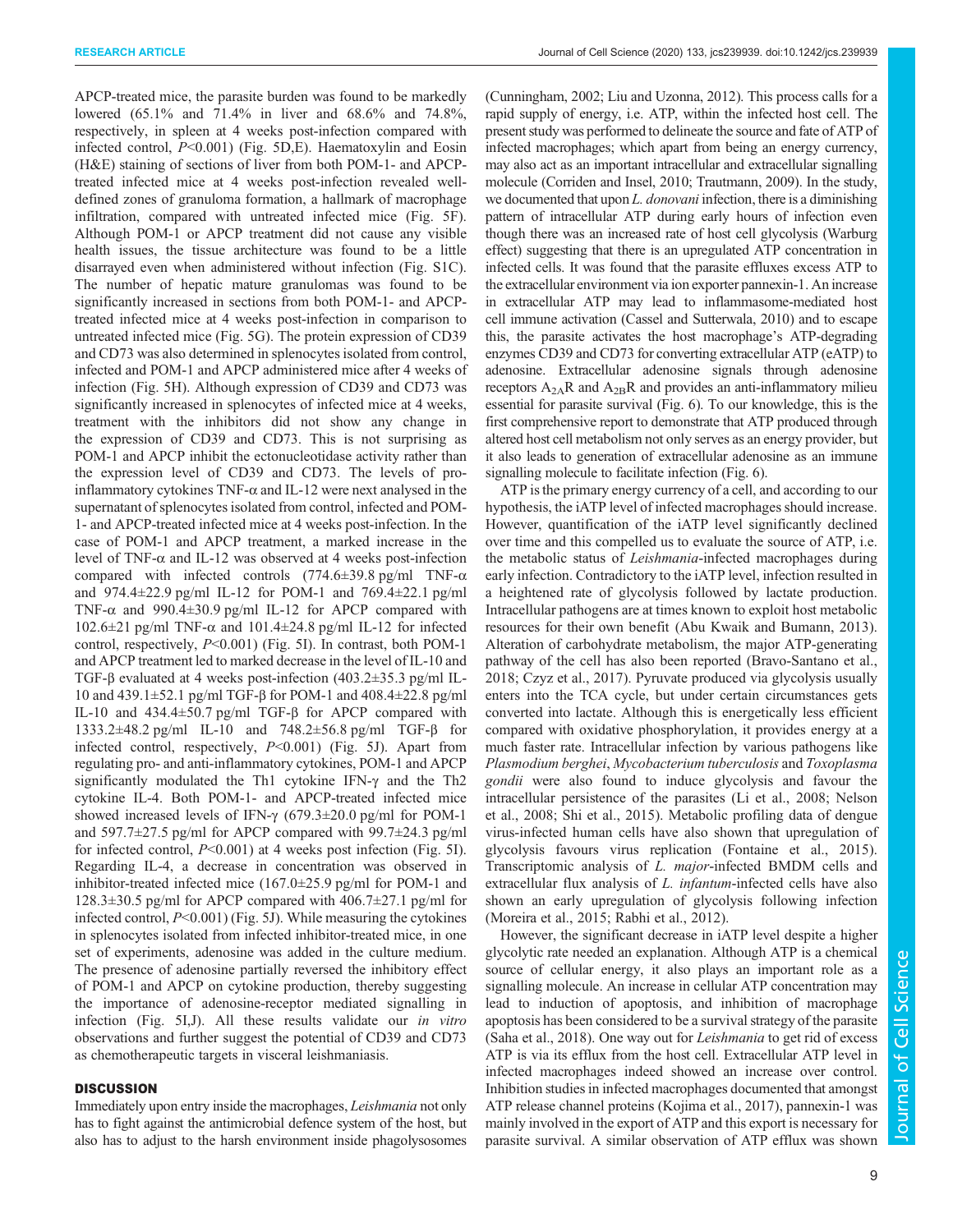![](_page_9_Figure_2.jpeg)

Fig. 6. L. donovani channels ATP of host macrophages for establishment of infection. L. donovani upon infecting host macrophage cell leads to upregulation of glycolysis and lactate production. ATP generated from the upregulated glycolysis, however, is exported out of the cell through pannexin-1 channel proteins. The increased extracellular ATP (eATP) thus produced gets degraded by the cell surface ATP-hydrolyzing ectonucleotidases CD39 and CD73, leading to generation of adenosine. A low level of adenosine deaminase (ADA), which deaminates adenosine (ADO), leads to sustained level of extracellular adenosine (eADO) resulting in an anti-inflammatory environment via signalling through the adenosine receptors  $A_{2A}R$  and  $A_{2B}R$ . A<sub>2A</sub>R signalling leads to downregulation of proinflammatory cytokines TNF-α and IL-12 whereas A<sub>2B</sub>R signalling leads to upregulation of anti-inflammatory cytokines IL-10 and TGF-β. Thus, Leishmania utilizes host cell ATP in favour of its own survival.

with *P. falciparum* infection of human erythrocytes, where ATP is released via pannexin-1 channels (Alvarez et al., 2014). A significant increase of ATP in the cell supernatant was also found in vesicular stomatitis virus-infected cells and mice, where the increase took place in an exocytosis- and pannexin channel-dependent manner, leading to a reduction in virus replication (Zhang et al., 2017).

ATP in the extracellular environment (eATP) is kept under tight regulation as this molecule primarily acts as a 'danger signal' leading to activation of an inflammatory state. eATP is known to induce IL-12 production (Langston et al., 2003; Schnurr et al., 2000) and even lead to elimination of intracellular pathogens (Junger, 2011; Langston et al., 2003; Piccini et al., 2008). L. amazonensis has been shown to be sensitive in response to eATP possibly because of induction of host cell apoptosis (Chaves et al., 2009). However, in the present study, eATP showed a gradual decrease over time and coincided well with increased expression of two major ATP degrading enzymes, CD39 and CD73. Infection with L. brazillensis, L. amazonensis and L. major has also been shown to increase the expression and activity of CD39 and CD73 in dendritic cells (Figueiredo et al., 2012). However, a study involving PBMCs isolated from patients of visceral leishmaniasis has shown decreased frequency of CD73<sup>+</sup> T-cells in comparison to healthy controls (Rai et al., 2011). This could be because similar stimulus is capable of differential induction of the same enzymes in different cell types but more investigation is needed to be carried out to confirm this. Although Leishmania upregulated the expression of both CD39 and CD73, the expression of ADA, which irreversibly deaminates adenosine, the final product of the reaction catalysed by CD73, remained almost undetectable. An increased level of extracellular adenosine during infection further validated the observation. Moreover, decreased parasite survival in the CD39 and CD73 inhibited system was found to be reversed by adenosine added externally, which suggests that the parasite needs adenosine and deliberately keeps the expression of ADA at a low level. A similar finding was reported in L. brazillensis infection, where the presence of adenosine increased the severity of the disease (de Almeida Marques-da-Silva et al., 2008). It is worth mentioning that expression of CD26, which helps ADA to anchor on the surface of cells, has been found to be impaired in visceral leishmaniasis (Rai et al., 2012). The parasite *Leishmania* itself is also found to express surface ectonucleotidases to convert tri-nucleotides like ATP to adenosine (Berrêdo-Pinho et al., 2001; Meyer-Fernandes et al., 1997; Vasconcellos Rde et al., 2014). It has been shown that increased ectonucleotidase activity on the surface of these parasites is directly correlated with increased infectivity and virulence levels of the parasite (de Almeida Marques-da-Silva et al., 2008; Maioli et al., 2004; Peres et al., 2017). L. amazonensis has been found to have the highest activity of ectonucleotidases, leading to a higher concentration of adenosine (de Souza et al., 2010; Leite et al., 2012). Leishmania promastigotes having higher ectonucleotidase activity were also found to have greater inhibitory effect on immune activation of dendritic and Th cells (de Almeida Marques-da-Silva et al., 2008; Ribeiro et al., 2017). However, following engulfment by macrophages, Leishmania will be present within the phagolysosomes (Cunningham, 2002) and *Leishmania* ectonucleotidases probably will not have any effect on the macrophage's extracellular ATP concentration. Adenosine is a wellknown anti-inflammatory molecule and has been found to favour the intracellular growth of many pathogens. Pathogenesis of Toxoplasma, Salmonella and Helicobacter has also been found to be dependent on the presence of host adenosine (Alam et al., 2009; Costales et al.,

Cell Science

10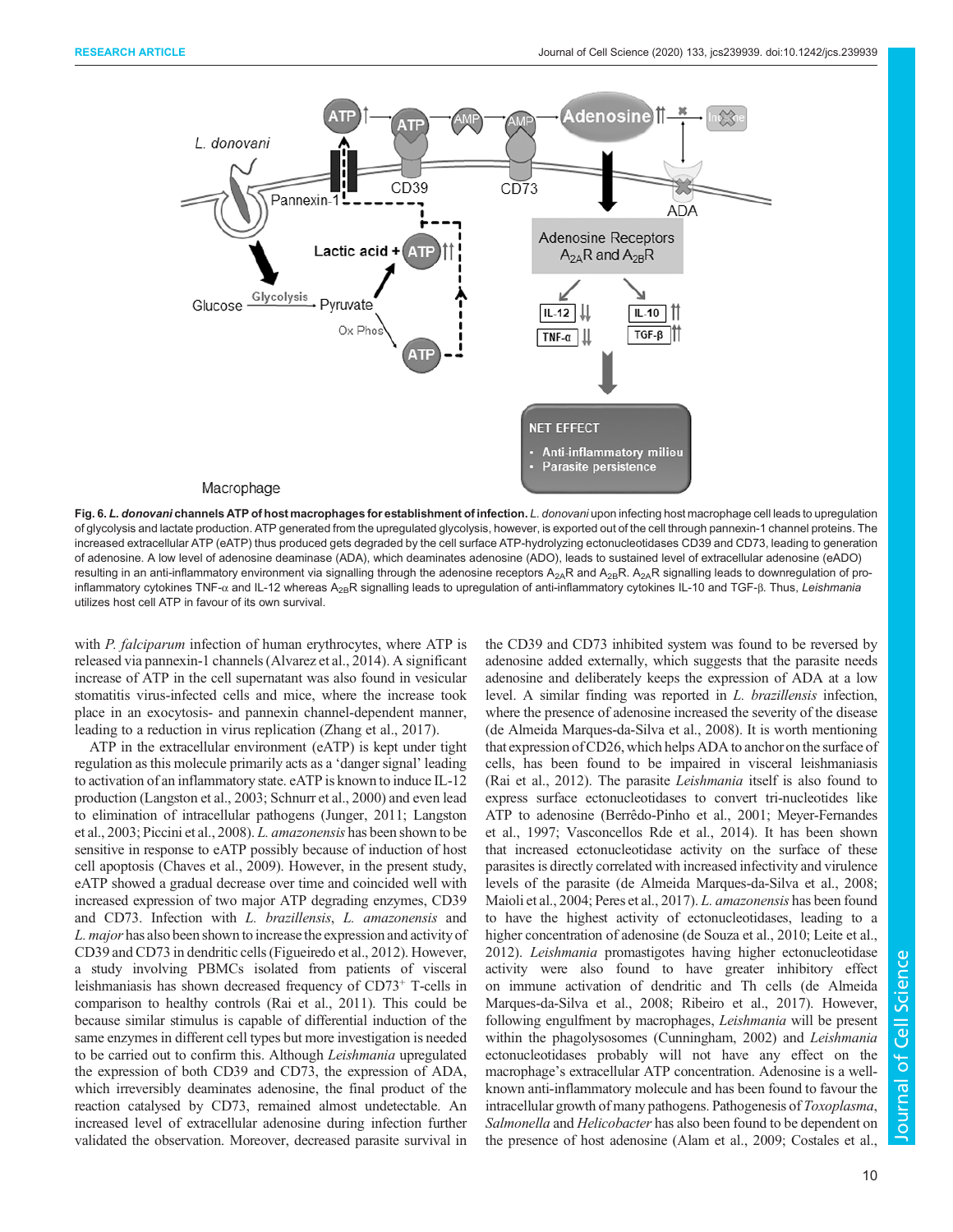2018; Mahamed et al., 2015). Adenosine generated outside a cell may exert its effect either by entering the cell through nucleoside transporter channels or through adenosine-receptor-mediated signalling pathway (Haskó and Cronstein, 2004; Khan et al., 2007). Both instances were found to be associated with creating an antiinflammatory milieu inside the cell (Haskó and Cronstein, 2004), and justified the action of *Leishmania* to maintain a high adenosine level in the extracellular environment. Treatment with the adenosine uptake blocker dipyridamole, did not have any effect on the intracellular survival of parasites and indicated the involvement of adenosine receptors in L. donovani infection. Accordingly, we found that among the four adenosine receptor subtypes  $A_1$ ,  $A_{2A}$ ,  $A_{2B}$  and  $A_3$ , infection led to specific upregulation of  $A_{2A}$  and  $A_{2B}$ . Inhibition of signal transduction via these receptors showed upregulation of proinflammatory cytokines and downregulation of anti-inflammatory cytokines, ultimately suppressing the intracellular persistence of Leishmania. Few studies have shown an individual contribution of adenosine receptors in infection (Figueiredo et al., 2017; Lima et al., 2017; Vijayamahantesh et al., 2016); however, the present study is perhaps the first to report the crucial role played by both  $A_{2A}R$  and  $A_{2B}R$  in the pathogenesis caused by L. donovani.

In summary, the present study highlights how a parasite channel host ATP to the extracellular milieu for favouring its survival. Adenosine generated as a result of the process is crucial, as it inhibits inflammasome activation and activates parasite-favourable cytokine production. The importance of adenosine was also verified in vivo, where infected mice were treated with either the CD39 inhibitor, POM-1 or the CD73 inhibitor, APCP. Treatment with these inhibitors resulted in a significantly decreased liver and spleen parasite burden associated with a host-favourable pro-inflammatory environment. This study therefore not only unveiled the role of ATP in infection but identified ectonucleotidases as a potential therapeutic target in visceral leishmaniasis.

## MATERIALS AND METHODS

## Cells and parasites

L. donovani promastigotes of strain MHOM/IN/1983/AG83 were maintained in Medium 199 (M199, Invitrogen) supplemented with Hanks salt containing HEPES (12 mM), L-glutamine (20 mM), 10% heat inactivated FBS, 50 U/ml penicillin and 50 µg/ml streptomycin (Invitrogen) at 22°C. L. donovani axenic amastigotes were cultured as described previously (Ghosh et al., 2013). The murine macrophage cell line RAW 264.7 (National Repository for Cell lines/Hybridomas, India) was maintained at  $37^{\circ}$ C,  $5\%$  CO<sub>2</sub> in DMEM (Invitrogen) supplemented with 10% FBS, penicillin (100 U/ml) and streptomycin (100 µg/ml). Peritoneal macrophages (PMφ) were isolated from peritoneum of 6- to 8-week-old female BALB/c mice as described earlier (Gross et al., 2003) and cultured at 37°C with 5% CO<sup>2</sup> in DMEM supplemented with 10% heat-inactivated FBS, 100 μg/ml streptomycin and 100 U/ml penicillin. All the cells were checked for contamination before starting experiments.

#### Reagents and antibodies

Adenosine (A9251), adenosine 5′-monophosphate sodium salt (AMP, A1752), adenosine 5′-(α, β-methylene) diphosphate (APCP, M3763), adenosine 5′-triphosphate disodium salt hydrate (ATP, A6419), Adenosine 5′-[γ-thio]triphosphate tetralithium salt (ATP-γs, A1388), carbenoxolone disodium salt (C4790), dipyridamole (D9766), D-(+)-glucose solution (G8769), 2-deoxyglucose (2-DG, D6134), gadolinium(III) chloride hexahydrate (G7532), L-glutamine (G8540), oligomycin (O4876) and sodium pyruvate solution (S8636) were obtained from Sigma-Aldrich (St Louis, MO, USA). Reagents such as ZM 241385 (ab120218) and MRS 1754 (ab120397) were purchased from Abcam (Cambridge, UK). POM-1 (21160) and <sup>10</sup>Panx (3348) were obtained from Cayman Chemical (Ann Arbor, Michigan, USA) and Tocris (Bristol, UK), respectively.

The antibodies against pannexin-1 (Chen et al., 2019) (ab139715, 1:1000; Lot# GR3241457-3), CD39 (Shah et al., 2014) [ab108248, EPR3678(2), 1:1000; Lot# GR60408-12], CD73 (Xu et al., 2018a) (ab175396, 1:1000; Lot# GR318955-11) and ADA (ab175310, 1:1000; Lot# GR3181658-9) were purchased from Abcam (Cambridge, UK). The antibodies against adenosine  $A_{2A}$  receptor (Haschemi et al., 2007) (NBP1-39474, 7F6-G5-A2, 1:1000 for WB, 1:100 for microscopy; Lot# B-1) and Adenosine  $A_{2B}$  receptor (Xu et al., 2018b) (NBP2-41312, 1:2000 for WB, 1:100 for microscopy; Lot# 811-1802) were purchased from Novus Biologicals (Centennial, Colorado, USA). Mouse monoclonal β-actin antibody (A2228, 1:5000; Lot# 066M4860V), alkaline phosphatase– conjugated anti-mouse (A3562, 1:10,000; Lot # SLBV4379) and antirabbit (A3687, 1:10,000; Lot# SLBV1976) secondary antibodies were obtained from Sigma-Aldrich (St Louis, MO, USA). Goat polyclonal secondary antibody to Mouse IgG - H&L (TR) (ab6787, 1:200; Lot# GR3207552-3) and goat anti-Rabbit IgG H&L (FITC) (ab6717, 1:200; Lot# 3237804-2) were obtained from Abcam (Cambridge, UK).

#### Glycolysis and oxidative phosphorylation assay

Cellular glycolytic rate and oxidative phosphorylation levels were assessed using the Seahorse Bioscience Extracellular Flux Analyzer (XF24, Agilent Technologies, Santa Clara, California, USA) by measuring the extracellular acidification rate (ECAR) (indicative of glycolysis) and oxygen consumption rate (OCR) (indicative of respiration). RAW 264.7 cells  $(8\times10^{4})$  and peritoneal macrophages  $(2\times10^{5})$  were seeded in wells of XF24cell culture microplates and incubated overnight. The monolayer of cells were infected with L. donovani parasites in a 1:10 ratio for the indicated time points. Before assessment, the cells were washed with XF assay medium, i.e. XF base medium supplemented with 4 mM glutamine for glycolysis stress test kit assay and for the mito stress test kit assay, the base medium was supplemented with 4 mM glutamine, 1 mM pyruvate and 5.5 mM glucose. The cells were then incubated with 525 μl of the respective media for 1 h at  $37^{\circ}$ C in non-CO<sub>2</sub> incubator. ECAR and OCR were then measured as recommended by the manufacturer. After completion of measurements, the cells were lysed in the plates using 25 µl RIPA lysis buffer (Sigma; St Louis, MO, USA) supplemented with 3 mM PMSF and 3 mM protease inhibitor mixture (Calbiochem; San Diego, CA, USA). Protein concentrations in the clear supernatant were determined using the Bradford assay and used to normalise the data which were analysed by Wave Desktop software (Wave 2.6.0) which is freely available for download.

#### Lactate measurement

Lactate in the cell culture medium was assessed using a colorimetric L-Lactate Assay Kit (ab65331, Abcam) according to the manufacturer's instructions. After the indicated time points, the cell culture supernatant was collected and deproteinised using the perchloric acid/KOH method. 50 μl of the deproteinised samples were mixed with 50 μl of reaction mixture and incubated at room temperature for 30 min in the dark. The samples were analysed by measuring absorbance at 450 nm.

#### ATP measurement

Intracellular and extracellular ATP levels were quantified using the luminescent ATP Determination Kit (A22066, Molecular Probes; Eugene, Oregon, USA). For intracellular ATP, cells  $(3\times10^6)$  were infected with L. donovani promastigotes for varying periods of time. Cells were then washed with PBS and lysed in 200 µl Glo-lysis buffer (Promega; Madison, Wisconsin, USA). Samples were boiled; centrifuged and 500 ng protein was used to measure ATP content using the kit. For extracellular ATP, cells  $(5 \times 10^4$ /well) in 500 µl of fresh serum-free DMEM in 24-well plates were infected with live or PFA-fixed L. donovani promastigotes for varying time periods. At specific time points, supernatants were collected and used to quantify ATP.

#### Adenosine measurement

Adenosine in the cell culture supernatant after the indicated time points were quantified using the Adenosine Assay Kit (MET-5090, Cell Biolabs; San Diego, California, USA) according to the manufacturer's instructions.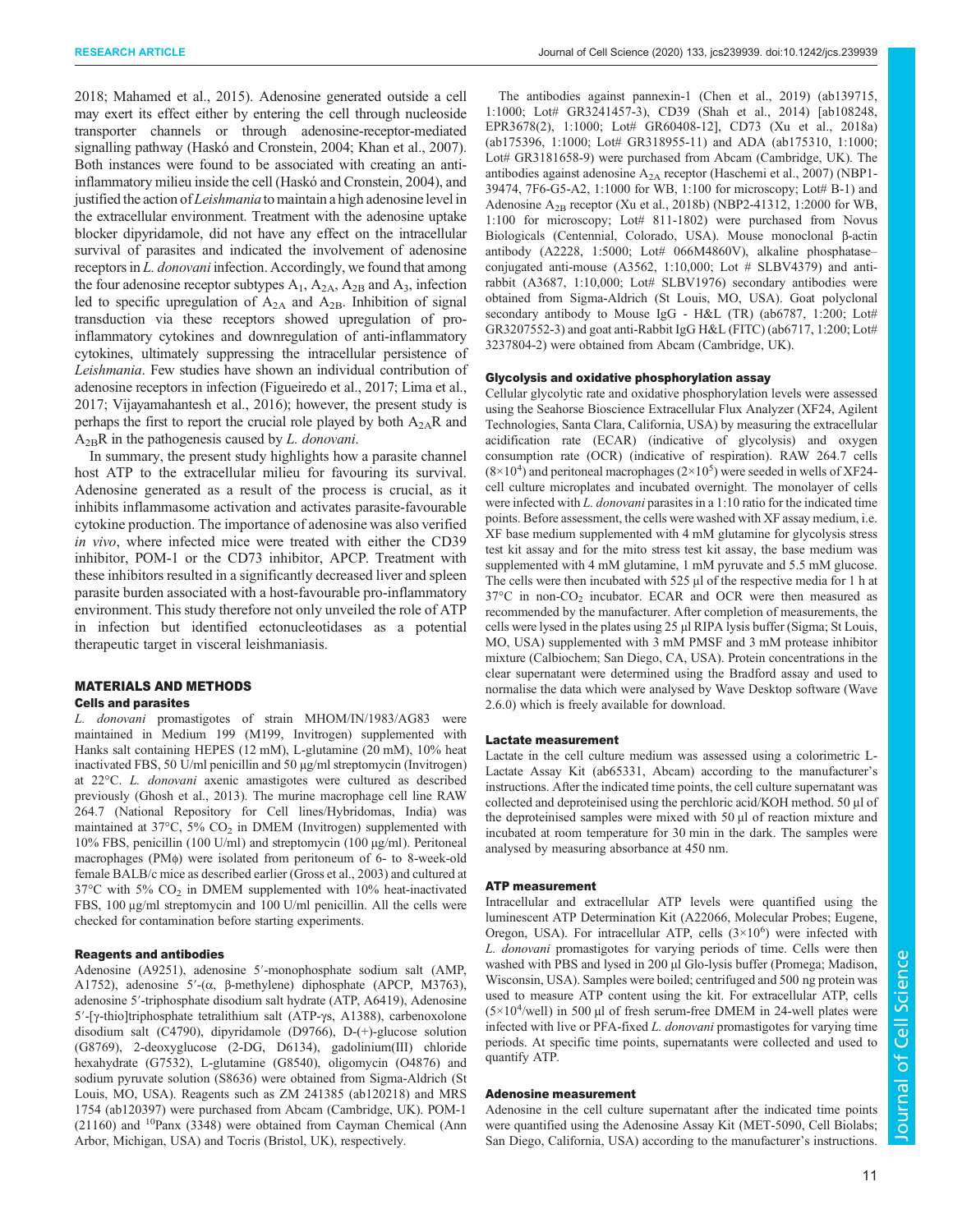The macrophage cells were incubated in serum-free DMEM and infected with live or PFA-fixed L. donovani for the specified time periods and then the cell culture medium was collected and centrifuged to obtain the clear supernatant. 50 μl of the sample was used to quantify adenosine.

#### Ectonucleotidase activity

Ectonucleotidase activity of L. donovani-infected macrophages was determined using the Malachite Green colorimetric assay, which measures the amount of liberated inorganic phosphate  $(P_i)$  (Lanzetta et al., 1979).  $2\times10^5$  macrophage cells (post-infection and treatment) were washed with reaction buffer (1 mM CaCl<sub>2</sub>, 145 mM NaCl, 5 mM KCl, 10 mM HEPES and 1 mM  $MgCl_2$ , pH 7.4). The reaction was initiated by adding 1 mM ATP for CD39 or 1 mM AMP for CD73 to the culture dish and stopped by addition of the cell supernatant to a vial containing 1 ml of cold 25% activated charcoal in 0.1 M HCl. The vials were then centrifuged at 1500 g for 10 min and 50 μl of each of the centrifuged samples were quantified for released inorganic P<sup>i</sup> using different concentration of Pi as standard. Nonspecific  $P_i$  release was determined by incubating cells in the absence of substrate ATP or AMP, which were added after stopping the reaction.

#### Immunoblotting

Cells (RAW 264.7 and PMφ) were harvested and lysed using ice-cold lysis buffer (Cell Signaling Technology; Danvers, Massachusetts, USA) supplemented with 3 mM PMSF (Sigma) and 3 mM protease inhibitor mixture (Calbiochem; San Diego, CA, USA). Protein concentration in the clear supernatant was determined using the Bradford assay. From each sample, an equal amount of protein (50 μg or 20 μg) was resolved by 10% SDS-PAGE and transferred to nitrocellulose membrane, followed by blocking the membrane with 5% BSA and overnight incubation with specific primary antibody in the desired dilution. After washing with TBS, membranes were incubated with alkaline phosphatase-conjugated secondary antibody and detected by hydrolysis of 5-bromo-4-chloro-3 indolylphosphate (BCIP) chromogenic substrate. β-actin was used as a loading control. Band intensities were quantified by using ImageJ.

#### Cytotoxicity assay

Cytotoxic or cytostatic effects were observed for the administered doses of the reagents by examination of cellular morphology and cell viability of RAW 264.7, peritoneal macrophages, promastigotes and axenic amastigotes by MTT assay kit (Roche Applied Science; Penzberg, Germany).

#### Assessment of intracellular infection

In in vitro infection experiments, RAW 264.7 cells and peritoneal macrophage cells were infected with stationary phase L. donovani promastigotes at a 10:1 parasite/macrophage ratio (Kar et al., 2010). Infection was allowed to proceed for 4 h, the non-internalised parasites were removed by washing the plates with PBS and cells were cultured. Determination of the number of intracellular parasites was done by first fixing the cells in methanol and then staining with the nuclear stain DAPI (4′,6′-diamidino-2-phenylindole; 1 μg/ml) along with RNase A (10 μg/ml) for 15 min (Gupta et al., 2016). Images were analysed using Olympus Fluoview software (version 3.1a, Tokyo, Japan).

### Cytokine and chemokine analysis by ELISA

ELISA was performed using a sandwich ELISA kit (Quantikine M; R&D Systems, Minneapolis, MN, USA) for the various cytokines from PMφ and splenocytes. The detection limits of these assays were  $>5.1$ ,  $>2.5$ ,  $>2$ ,  $>4$ , >4.6 and >2 pg/ml for the cytokines TNF-α, IL12p70, IFN-γ,IL-10, TGF-β and IL-4, respectively and >4.7 and >7.8 pg/ml for the chemokines CCL3 and CCL5, respectively.

#### Fluorescence microscopy

RAW 264.7 macrophages  $(2\times10^5)$  were plated onto 18 mm<sup>2</sup> coverslips in DMEM medium and infected with L. donovani promastigotes (cell/parasite ratio 1:10). The cells were then washed twice in PBS and fixed with methanol at room temperature. The cells were permeabilised with 0.1% Triton X-100 and incubated with blocking solution (1% BSA) for 1 h at room temperature followed by overnight incubation with primary antibody against  $A_{2A}R$  and  $A_{2B}R$  at 4 $\rm ^{o}C$ . After washing, coverslips were incubated with both FITC- and Texas Red-conjugated secondary antibody for 1 h at room temperature. Cells were stained with DAPI (4′,6-diamidino-2-phenylindole, 1 μg/ml) plus 10 μg/ml RNase A in PBS to label the nucleus, mounted on slides and visualised under Olympus IX81 microscope equipped with a FV1000 confocal system using a  $100 \times 60 \times$  oil immersion Plan Apo (N.A. 1.45) objectives. The images thus captured were analysed by Olympus Fluoview (version 3.1a; Tokyo, Japan) and mounted using Adobe Photoshop software.

#### In vivo infection

Animal maintenance and experiments were performed in accordance with the guidelines provided by the Committee for the Purpose of Control and Supervision of Experiments on Animals (New Delhi, India). The protocol was approved by the Institutional Animal Ethics Committee (IAEC). For in vivo infection, 6- to 8-week-old female BALB/c mice (∼20 g) were injected via the tail vein with  $1 \times 10^7$  stationary phase *L. donovani* promastigotes. Infection was assessed by removing the liver and spleen from infected mice up to 4 weeks after infection. Parasite burden was determined from Giemsastained impression smears (Srivastav et al., 2012). Liver and spleen parasite burdens, expressed as Leishman–Donovan units (LDU), were calculated as the number of amastigotes/1000 nucleated cells×organ mass (in grams) (Murray et al., 1993). Splenocytes from BALB/c mice were isolated and cultured as described earlier (Arsenescu et al., 2005). Splenocytes were stimulated with soluble leishmanial antigen (20 mg/ml) and with adenosine (100 µM) where applicable for 48 h, followed by measurement of pro-inflammatory cytokines by ELISA (Das et al., 2001).

#### Histopathology

Livers isolated from BALB/c mice were fixed in 10% formalin (Merck) and embedded in paraffin wax. Tissue sections (5 mm) were made with a microtome (Leica Biosystems) and stained with H&E to study the microarchitecture using light microscope (Nikon Microscope, Singapore). To quantify density of granuloma formation in the liver tissue, the total number of granulomas (immature and mature) were counted in 50 consecutive microscopic fields of sections derived from mice of the test groups.

#### Densitometric analysis

Densitometric analysis for all experiments was carried out using ImageJ software. Band intensities were quantitated densitometrically and the values obtained were normalised to endogenous control and expressed in arbitrary densitometric units. The ratios of OD of particular bands to endogenous control are represented as bar graphs adjacent to figures.

#### Statistical analysis

Most of the experiments were performed at least three times. All the data are shown as mean±s.d. of three independent experiments unless otherwise stated.  $n$  values are given in the legends of figure. Student's  $t$ -test was used to assess the statistical significance of intergroup comparisons using GraphPad Prism 7.0 and  $P<0.05$  was considered to be significant.

#### Acknowledgements

We thank Dr Sib Sankar Roy and Dr Sanghamitra Sengupta for the opportunity to carry out certain experiments in the Indian Institute of Chemical Biology (Kolkata, India) and University of Calcutta (Kolkata, India). We acknowledge DBT-CU-IPLS Core Facility for the confocal microscope facility and Dr Amrita Saha for helping with microscopy. We sincerely express our gratitude towards Subrata Modak, Avishek Nath, Dr Ranajoy Ghosh, and Dr Aniket Haldar, Medical Technologists Laboratory, School of Digestive and Liver Diseases, the Institute of Post-Graduate Medical Education and Research (Kolkata, India) for histopathological facilities.

#### Competing interests

The authors declare no competing or financial interests.

#### Author contributions

Conceptualization: M.B., P.G., A.U.; Methodology: M.B.; Software: M.B.; Validation: M.B., A.U.; Formal analysis: M.B., A.U.; Investigation: M.B., A.D., K.J.; Resources: A.U.; Data curation: M.B., A.U.; Writing - original draft: M.B., A.U.; Writing - review & editing: A.U.; Visualization: M.B.; Supervision: A.U.; Project administration: A.U.; Funding acquisition: A.U.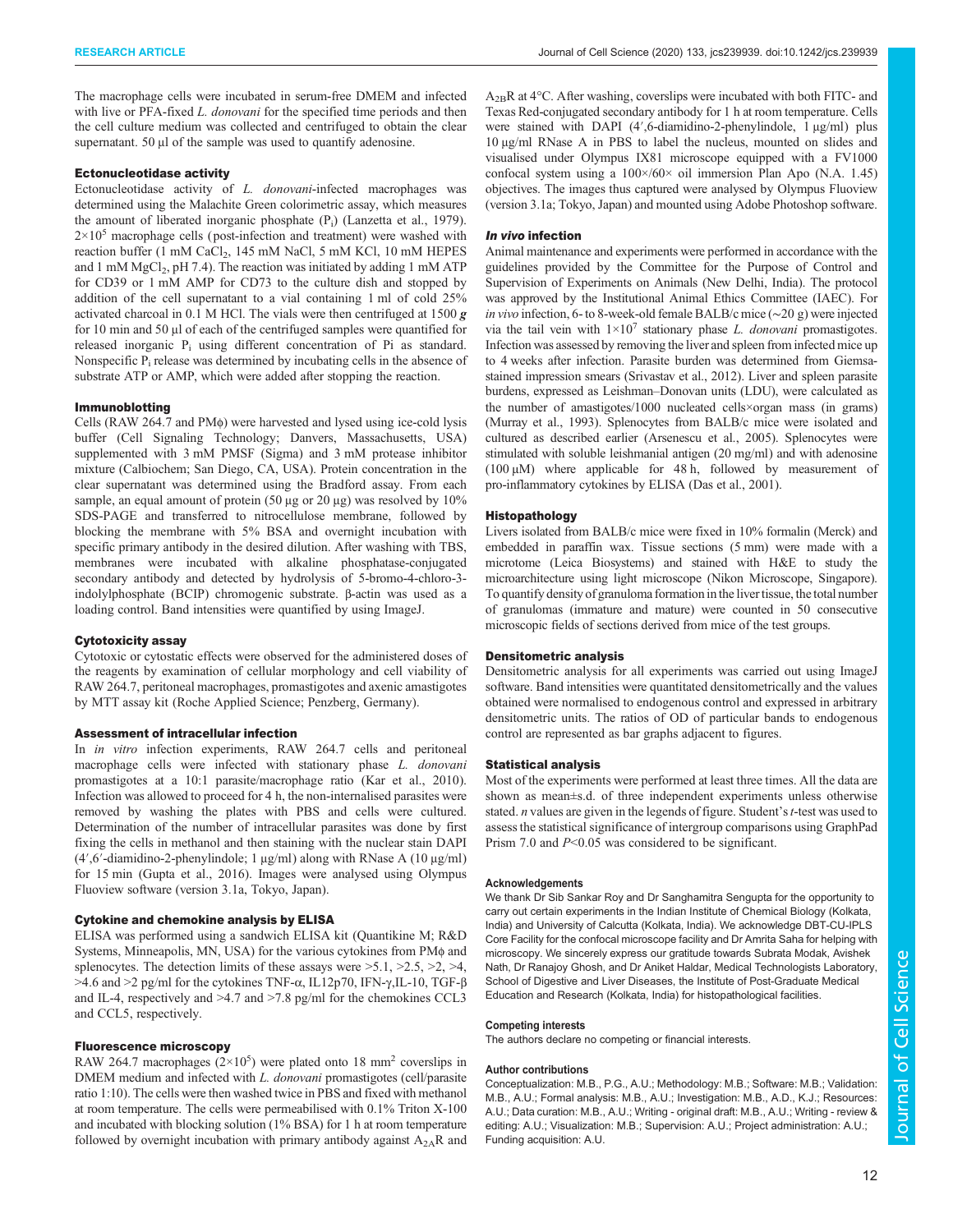#### Funding

This work was supported by a Department of Biotechnology, Ministry of Science and Technology award (BT/HRD/NBA/38/03/2018), Indo Israel Grant, University Grants Commission [6-10/2016(IC)], Department of Science and Technology (SB/SO/ BB-0055/2013), Department of Biotechnology (221/BT(Estt)/RD-40/2014), and University with Potential for Excellence II (UGC/148/UPE/ST1). M.B. received a fellowship from the University Grants Commission (New Delhi).

#### Supplementary information

Supplementary information available online at http://jcs.biologists.org/lookup/doi/10.1242/jcs.239939.supplemental

#### Peer review history

The peer review history is available online at https://jcs.biologists.org/lookup/doi/10. 1242/jcs.239939.reviewer-comments.pdf

#### References

- Abu Kwaik, Y. and Bumann, D. (2013). Microbial quest for food in vivo: 'nutritional virulence' as an emerging paradigm. Cell. Microbiol. 15, 882-890. doi:10.1111/ cmi.12138
- Alam, M. S., Kurtz, C. C., Wilson, J. M., Burnette, B. R., Wiznerowicz, E. B., Ross, W. G., Rieger, J. M., Figler, R. A., Linden, J., Crowe, S. E. et al. (2009). A2A adenosine receptor (AR) activation inhibits pro-inflammatory cytokine production by human CD4+ helper T cells and regulates Helicobacter-induced gastritis and bacterial persistence. Mucosal Immunol. 2, 232-242. doi:10.1038/mi. 2009.4
- Alam, M. S., Kuo, J. L., Ernst, P. B., Derr-Castillo, V., Pereira, M., Gaines, D., Costales, M., Bigley, E. and Williams, K. (2014). Ecto-5′-nucleotidase (CD73) regulates host inflammatory responses and exacerbates murine salmonellosis. Sci. Rep. 4, 4486. doi:10.1038/srep04486
- Alvarez, C. L., Schachter, J., de Sá Pinheiro, A. A., Silva Lde, S., Verstraeten, S. V., Persechini, P. M. and Schwarzbaum, P. J. (2014). Regulation of extracellular ATP in human erythrocytes infected with Plasmodium falciparum. PLoS ONE 9, e96216. doi:10.1371/journal.pone.0096216
- Antonioli, L., Pacher, P., Vizi, E. S. and Haskó, G. (2013). CD39 and CD73 in immunity and inflammation. Trends Mol. Med. 19, 355-367. doi:10.1016/j. molmed.2013.03.005
- Arsenescu, R., Blum, A. M., Metwali, A., Elliott, D. E. and Weinstock, J. V. (2005). IL-12 induction of mRNA encoding substance P in murine macrophages from the spleen and sites of inflammation. J. Immunol. 174, 3906-3911. doi:10. 4049/jimmunol.174.7.3906
- Berrêdo-Pinho, M., Peres-Sampaio, C. E., Chrispim, P. P. M., Belmont-Firpo, R., Lemos, A. P., Martiny, A., Vannier-Santos, M. A. and Meyer-Fernandes, J. R. (2001). A Mg-dependent ecto-ATPase in Leishmania amazonensis and its possible role in adenosine acquisition and virulence. Arch. Biochem. Biophys. 391, 16-24. doi:10.1006/abbi.2001.2384
- Bouma, M. G., van den Wildenberg, F. A. and Buurman, W. A. (1996). Adenosine inhibits cytokine release and expression of adhesion molecules by activated human endothelial cells. Am. J. Physiol. 270, C522-C529. doi:10.1152/ajpcell. 1996.270.2.C522
- Bravo-Santano, N., Ellis, J. K., Mateos, L. M., Calle, Y., Keun, H. C., Behrends, V. and Letek, M. (2018). Intracellular staphylococcus aureus modulates host central carbon metabolism to activate autophagy. mSphere 3, e00374-18. doi:10.1128/ mSphere.00374-18
- Cassel, S. L. and Sutterwala, F. S. (2010). Sterile inflammatory responses mediated by the NLRP3 inflammasome. Eur. J. Immunol. 40, 607-611. doi:10. 1002/eji.200940207
- Cauwels, A., Rogge, E., Vandendriessche, B., Shiva, S. and Brouckaert, P. (2014). Extracellular ATP drives systemic inflammation, tissue damage and mortality. Cell Death Dis. 5, e1102. doi:10.1038/cddis.2014.70
- Chaves, S. P., Torres-Santos, E. C., Marques, C., Figliuolo, V. R., Persechini, P. M., Coutinho-Silva, R. and Rossi-Bergmann, B. (2009). Modulation of  $P2X<sub>7</sub>$  purinergic receptor in macrophages by Leishmania amazonensis and its role in parasite elimination. Microbes Infect. 11, 842-849. doi:10.1016/j.micinf.2009.05.001
- Chekeni, F. B., Elliott, M. R., Sandilos, J. K., Walk, S. F., Kinchen, J. M., Lazarowski, E. R., Armstrong, A. J., Penuela, S., Laird, D. W., Salvesen, G. S. et al. (2010). Pannexin 1 channels mediate 'find-me' signal release and membrane permeability during apoptosis. Nature 467, 863-867. doi:10.1038/ nature09413
- Chen, Y., Corriden, R., Inoue, Y., Yip, L., Hashiguchi, N., Zinkernagel, A., Nizet, V., Insel, P. A. and Junger, W. G. (2006). ATP release guides neutrophil chemotaxis via P2Y2 and A3 receptors. Science 314, 1792-1795. doi:10.1126/ science.1132559
- Chen, W., Zhu, S., Wang, Y., Li, J., Qiang, X., Zhao, X., Yang, H., D'Angelo, J., Becker, L., Wang, P. et al. (2019). Enhanced macrophage pannexin 1 expression and hemichannel activation exacerbates lethal experimental sepsis. Sci. Rep. 9, 160. doi:10.1038/s41598-018-37232-z

Corriden, R. and Insel, P. A. (2010). Basal release of ATP: an autocrine-paracrine mechanism for cell regulation. Sci. Signal. 3, re1. doi:10.1126/scisignal.3104re1

- Costales, M. G., Alam, M. S., Cavanaugh, C. and Williams, K. M. (2018). Extracellular adenosine produced by ecto-5′-nucleotidase (CD73) regulates macrophage pro-inflammatory responses, nitric oxide production, and favors Salmonella persistence. Nitric Oxide 72, 7-15. doi:10.1016/j.niox.2017.11.001
- Coutinho-Silva, R., Stahl, L., Raymond, M.-N., Jungas, T., Verbeke, P., Burnstock, G., Darville, T. and Ojcius, D. M. (2003). Inhibition of chlamydial infectious activity due to P2X7R-dependent phospholipase D activation. Immunity 19, 403-412. doi:10.1016/S1074-7613(03)00235-8
- Cronstein, B. N. (1994). Adenosine, an endogenous anti-inflammatory agent. J. Appl. Physiol., 76, 5-13. doi:10.1152/jappl.1994.76.1.5
- Cunningham, A. C. (2002). Parasitic adaptive mechanisms in infection by leishmania. Exp. Mol. Pathol. 72, 132-141. doi:10.1006/exmp.2002.2418
- Czyz, D. M., Willett, J. W. and Crosson, S. (2017). Brucella abortus induces a Warburg shift in host metabolism that is linked to enhanced intracellular survival of the pathogen. J. Bacteriol. 199, e00227-17. doi:10.1128/JB.00227-17
- Das, L., Datta, N., Bandyopadhyay, S. and Das, P. K. (2001). Successful therapy of lethal murine visceral leishmaniasis with cystatin involves up-regulation of nitric oxide and a favorable T cell response. J. Immunol. 166, 4020-4028. doi:10.4049/ jimmunol.166.6.4020
- de Almeida Marques-da-Silva, E., de Oliveira, J. C., Figueiredo, A. B., de Souza Lima Junior, D., Carneiro, C. M., Rangel Fietto, J. L. and Crocco Afonso, L. C. (2008). Extracellular nucleotide metabolism in Leishmania: influence of adenosine in the establishment of infection. Microbes Infect. 10, 850-857. doi:10.1016/j.micinf.2008.04.016
- de Menezes, J. P., Saraiva, E. M. and da Rocha-Azevedo, B. (2016). The site of the bite: Leishmania interaction with macrophages, neutrophils and the extracellular matrix in the dermis. Parasit. Vectors 9, 264. doi:10.1186/s13071-016-1540-3
- de Souza, M. C., de Assis, E. A., Gomes, R. S., Marques da Silva Ede, A., Melo, M. N., Fietto, J. L. and Afonso, L. C. (2010). The influence of ecto-nucleotidases on Leishmania amazonensis infection and immune response in C57B/6 mice. Acta Trop. 115, 262-269. doi:10.1016/j.actatropica.2010.04.007
- Dosch, M., Gerber, J., Jebbawi, F. and Beldi, G. (2018). Mechanisms of ATP release by inflammatory cells. Int. J. Mol. Sci. 19, E1222. doi:10.3390/ijms19041222
- Figueiredo, A. B., Serafim, T. D., Marques-da-Silva, E. A., Meyer-Fernandes, J. R. and Afonso, L. C. (2012). Leishmania amazonensis impairs DC function by inhibiting CD40 expression via A2B adenosine receptor activation. Eur. J. Immunol. 42, 1203-1215. doi:10.1002/eji.201141926
- Figueiredo, A. B., Souza-Testasicca, M. C., Mineo, T. W. P. and Afonso, L. C. C. (2017). Leishmania amazonensis-induced cAMP triggered by adenosine A2B receptor is important to inhibit dendritic cell activation and evade immune response in infected mice. Front. Immunol. 8, 849. doi:10.3389/fimmu.2017. 00849
- Fontaine, K. A., Sanchez, E. L., Camarda, R. and Lagunoff, M. (2015). Dengue virus induces and requires glycolysis for optimal replication. J. Virol. 89, 2358-2366. doi:10.1128/JVI.02309-14
- Fredholm, B. B., AP, I. J., Jacobson, K. A., Klotz, K. N. and Linden, J. (2001). International Union of Pharmacology. XXV. Nomenclature and classification of adenosine receptors. Pharmacol. Rev. 53, 527-552.
- Ghosh, K., Sharma, G., Saha, A., Kar, S., Das, P. K. and Ukil, A. (2013). Successful therapy of visceral leishmaniasis with curdlan involves T-helper 17 cytokines. J. Infect. Dis. 207, 1016-1025. doi:10.1093/infdis/jis771
- Gross, A., Bouaboula, M., Casellas, P., Liautard, J.-P. and Dornand, J. (2003). Subversion and utilization of the host cell cyclic adenosine 5′-monophosphate/ protein kinase A pathway by Brucella during macrophage infection. J. Immunol. 170, 5607-5614. doi:10.4049/jimmunol.170.11.5607
- Guinamard, R., Simard, C. and Del Negro, C. (2013). Flufenamic acid as an ion channel modulator. Pharmacol. Ther. 138, 272-284. doi:10.1016/j.pharmthera. 2013.01.012
- Gupta, P., Srivastav, S., Saha, S., Das, P. K. and Ukil, A. (2016). Leishmania donovani inhibits macrophage apoptosis and pro-inflammatory response through AKT-mediated regulation of β-catenin and FOXO-1. Cell Death Differ. 23, 1815-1826. doi:10.1038/cdd.2016.101
- Haschemi, A., Wagner, O., Marculescu, R., Wegiel, B., Robson, S. C., Gagliani, N., Gallo, D., Chen, J.-F., Bach, F. H. and Otterbein, L. E. (2007). Crossregulation of carbon monoxide and the adenosine A2a receptor in macrophages. J. Immunol. 178, 5921-5929. doi:10.4049/jimmunol.178.9.5921
- Haskó, G. and Cronstein, B. (2013). Regulation of inflammation by adenosine. Front. Immunol. 4, 85. doi:10.3389/fimmu.2013.00085
- Haskó, G. and Cronstein, B. N. (2004). Adenosine: an endogenous regulator of innate immunity. Trends Immunol. 25, 33-39. doi:10.1016/j.it.2003.11.003
- Hoskin, D. W., Mader, J. S., Furlong, S. J., Conrad, D. M. and Blay, J. (2008). Inhibition of T cell and natural killer cell function by adenosine and its contribution to immune evasion by tumor cells (Review). Int. J. Oncol. 32, 527-535. doi:10. 3892/ijo.32.3.527
- Housley, G. D., Bringmann, A. and Reichenbach, A. (2009). Purinergic signaling in special senses. Trends Neurosci. 32, 128-141. doi:10.1016/j.tins.2009.01.001
- Huang, S., Apasov, S., Koshiba, M. and Sitkovsky, M. (1997). Role of A2a extracellular adenosine receptor-mediated signaling in adenosine-mediated